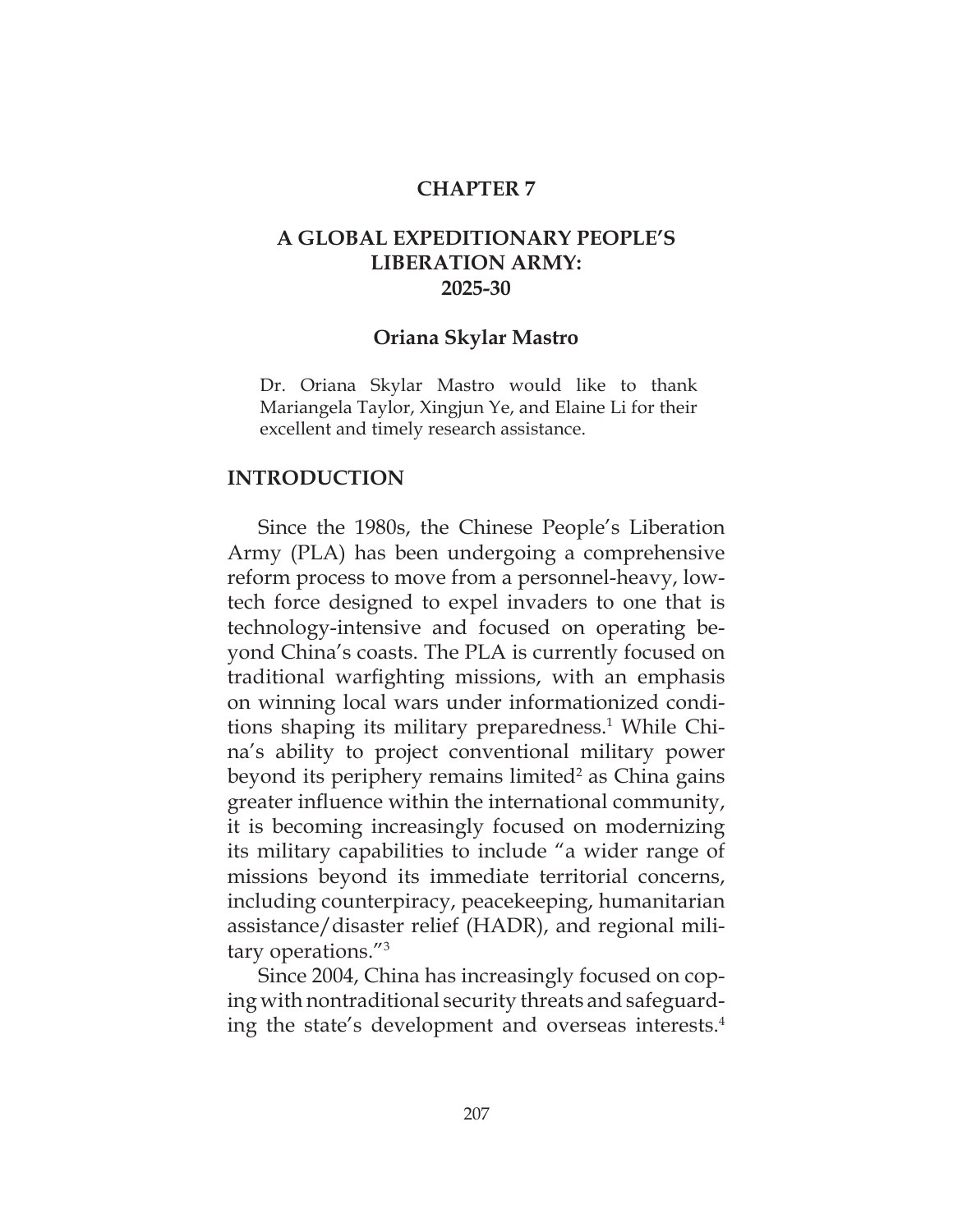This has inspired the Chinese military to increasingly conduct missions beyond its immediate territory, in particular to handle threats to Chinese citizens and economic interests abroad.<sup>5</sup> Chinese armed forces are already emphasizing how they would be employed during peacetime for military operations other than war (MOOTW) to:

strengthen overseas operational capabilities such as emergency response and rescue, merchant vessel protection at sea and evacuation of Chinese nationals, and provide reliable security support for China's interests overseas.6

The PLA's experience to date with such expeditionary operations is limited, but expanding rapidly. Since 2002, the PLA has undertaken 36 urgent international humanitarian aid missions.7 Chinese naval vessels have engaged in expeditionary goodwill tours such as the 2012 voyage of the PLAN ship *Zheng He*  and the 2010-13 "Harmonious Missions" of a hospital ship to provide medical aid in Asia, Africa, and Latin America.<sup>8</sup> To date, China's participation in the anti-piracy operations in the Gulf of Aden is the most notable example of the PLA conducting expeditionary operations. As one Chinese Rear Admiral notes, the main point of the operation was not to combat pirates, as the Chinese navy's main mission was not to attack or detain them, but to protect Chinese overseas economic interests.<sup>9</sup> The mission began in January 2009 when a Chinese naval flotilla consisting of a replenishment ship and two destroyers arrived in the Gulf of Aden off Somalia to protect merchant ships from pirates.10 Over the course of 500 operations, this force has protected more than 5,000 commercial vessels.<sup>11</sup> The humanitarian aspect of the operation allowed the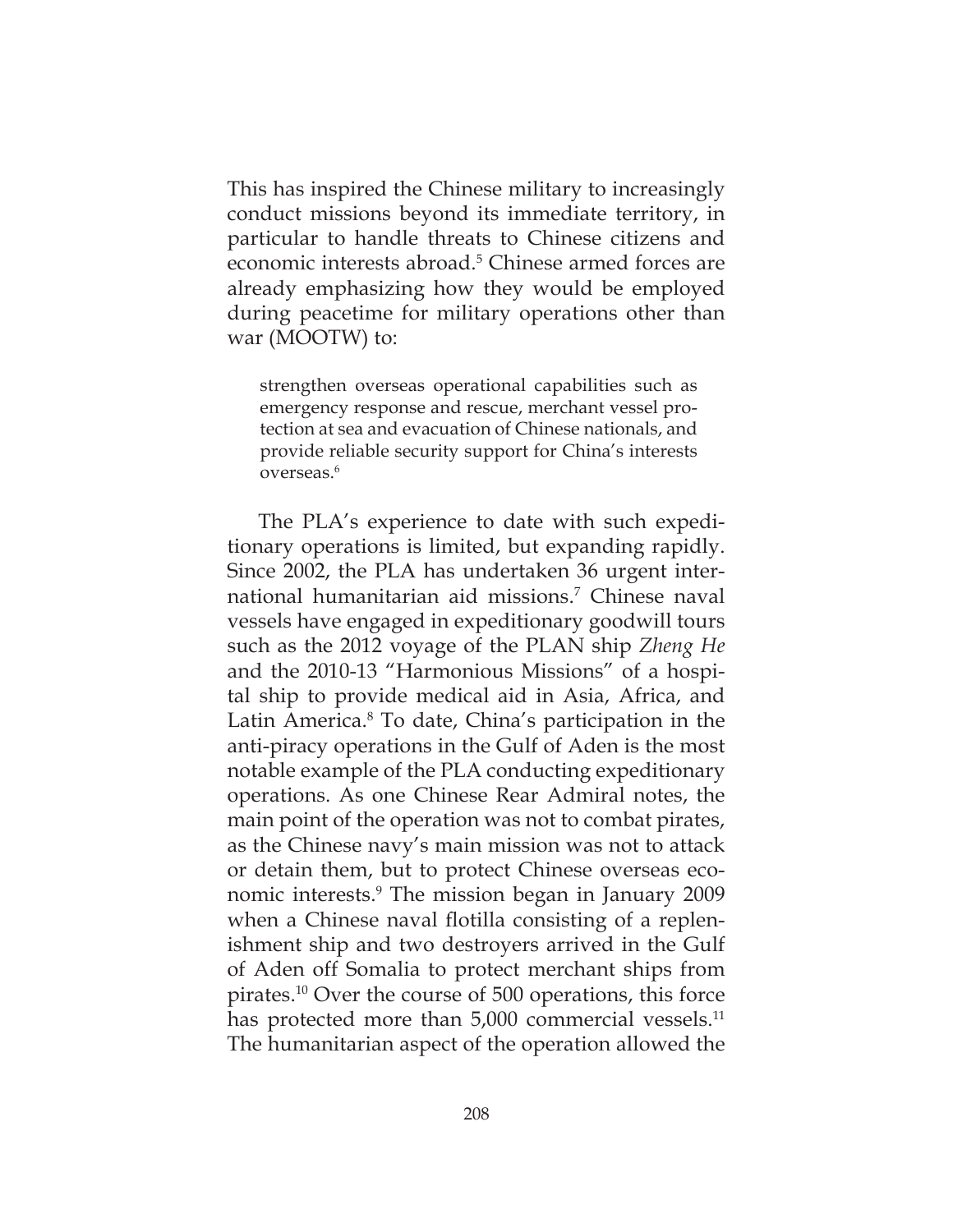PLA to operate outside China and gain valuable deployment experience, without being seen as a threat.<sup>12</sup>

The amount of resources China dedicates to its global missions will be influenced by a number of variables, including the U.S. response to this evolution, and China's relations with regional states such as Japan, North Korea, Taiwan, Vietnam and the Philippines. But domestic and international imperatives could ensure that China develops power projection capabilities regardless. Furthermore, the Chinese leadership is likely to believe that the capabilities necessary for such expeditionary capabilities could also be employed in regional contingencies, thereby increasing the political support for their development. In this chapter, I will outline what doctrine, force structure, and organization and training would most likely characterize a globally expeditionary PLA. The chapter then addresses the implications of a global expeditionary PLA capable of operating to a limited degree overseas for regional and global security.

# **FUTURE NATURE AND DIRECTION OF CHINESE MILITARY MODERNIZATION**

A range of domestic and international factors from the need to protect overseas Chinese interests to the status of regional issues—could, by 2025-30, compel the PLA to act increasingly globally. A global expeditionary PLA is not inevitable, but one of three possible scenarios of the PLA's development covered in this volume. In this alternative future, by 2025-30 a global expeditionary PLA could be able to project limited power in a limited area for a short duration anywhere in the world. This global expeditionary capability will allow China to play a role in peacekeep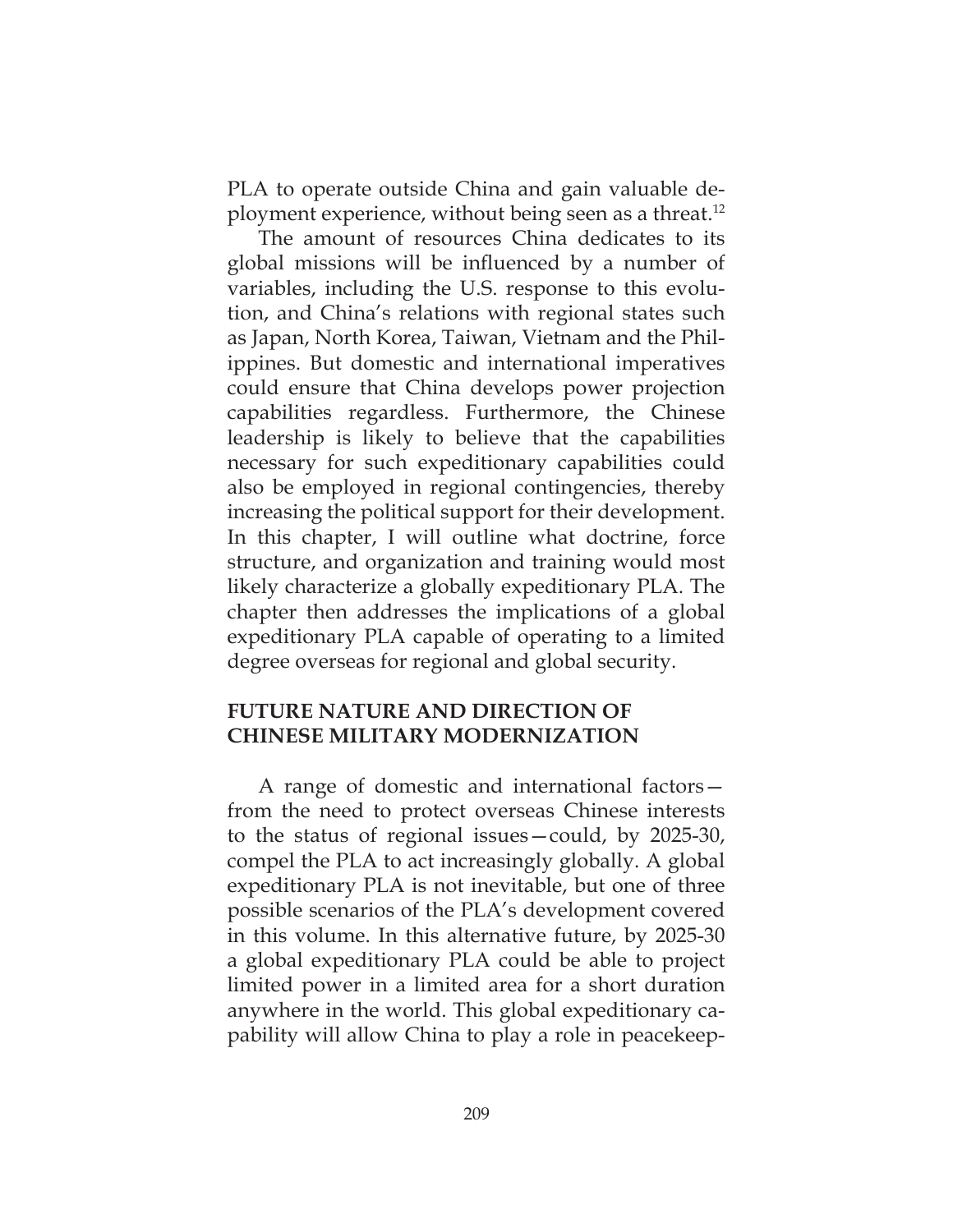ing, HADR, and stability operations regionally and globally. China could also develop capabilities such as expeditionary strike groups and special operations to conduct raids, noncombatant evacuation operations (NEOs), security operations, counterblockades, strikes, and amphibious exercises. If the Party leadership mandates the PLA to modernize and train to operate beyond the first and second island chain, the majority of those efforts would be undertaken by the PLA Navy (PLAN) and PLA Air Force (PLAAF). This section addresses the likely developments in doctrine, force posture, and organization and training of a PLA capable of projecting power globally.

## **DOCTRINE, STRATEGIC GUIDELINES, AND OPERATIONAL CONCEPTS**

Doctrinal changes would likely accompany any changes in the direction and focus of Chinese military evolution to account for the addition of global expeditionary missions. Since 1949, China's doctrine has evolved as the Party leadership's threat perceptions and China's ability to meet them have changed.<sup>13</sup> In this future scenario, the state of the international environment, potential threats to China, the most likely type of war and the best ways to fight that war will shift signifcantly, calling for an addition to the current formulation of "local war under informationized conditions." In terms of equipment, integration, and training, China plans to have the process of mechanization (the deployment of advanced military platforms) and informatization (bringing them together as a network) completed by 2020. Around this time, in this scenario, President Xi Jinping would announce a corollary to local war, win-win global operations,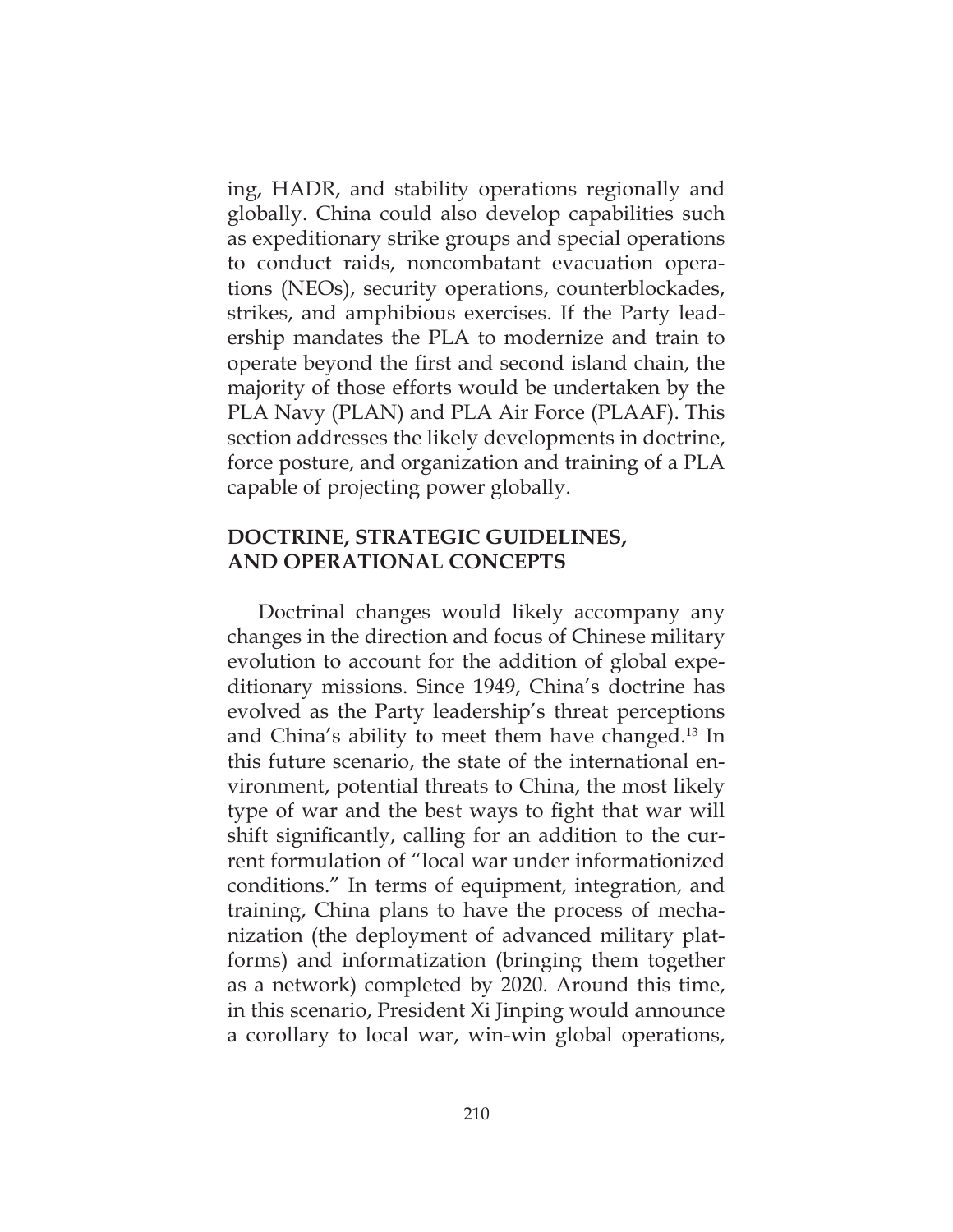asserting that China must also develop the skills and platforms necessary to project power globally to be a responsible great power. Within the top echelons of government, there would be more discussion and formalization of the basis for MOOTW and a focus on creating the ability to conduct simultaneous operations in different locations globally, in addition to joint operations.

Additionally, Chinese operational concepts will likely evolve to account for shifting priorities and frequency of certain types of missions. For obvious reasons, the joint island landing campaign is the most prominent operation currently found in publicly available Chinese writings. This campaign objective's would be:

to break through or circumvent shore defense, establish and build a beachhead, transport personnel and material to designated landing sites in the north or south of Taiwan's western coastline, and launch attacks to seize and occupy key targets and/or the entire island.14

Strategic air raids designed to leverage the PLA's asymmetric advantages over potential adversaries to achieve localized air superiority is another type of campaign currently at the top of Beijing's priorities.15 But as the PLA begins to operate farther from China's shores, ensuring its own ability to conduct operations may take precedence over capabilities designed to degrade an adversary's capability. A reprioritization of campaigns coupled with the addition of new campaigns could shift the focus from defense-oriented campaigns to security operations and strikes. By 2025-30, Chinese strike capability could move beyond the Second Artillery to give equal strategic weight to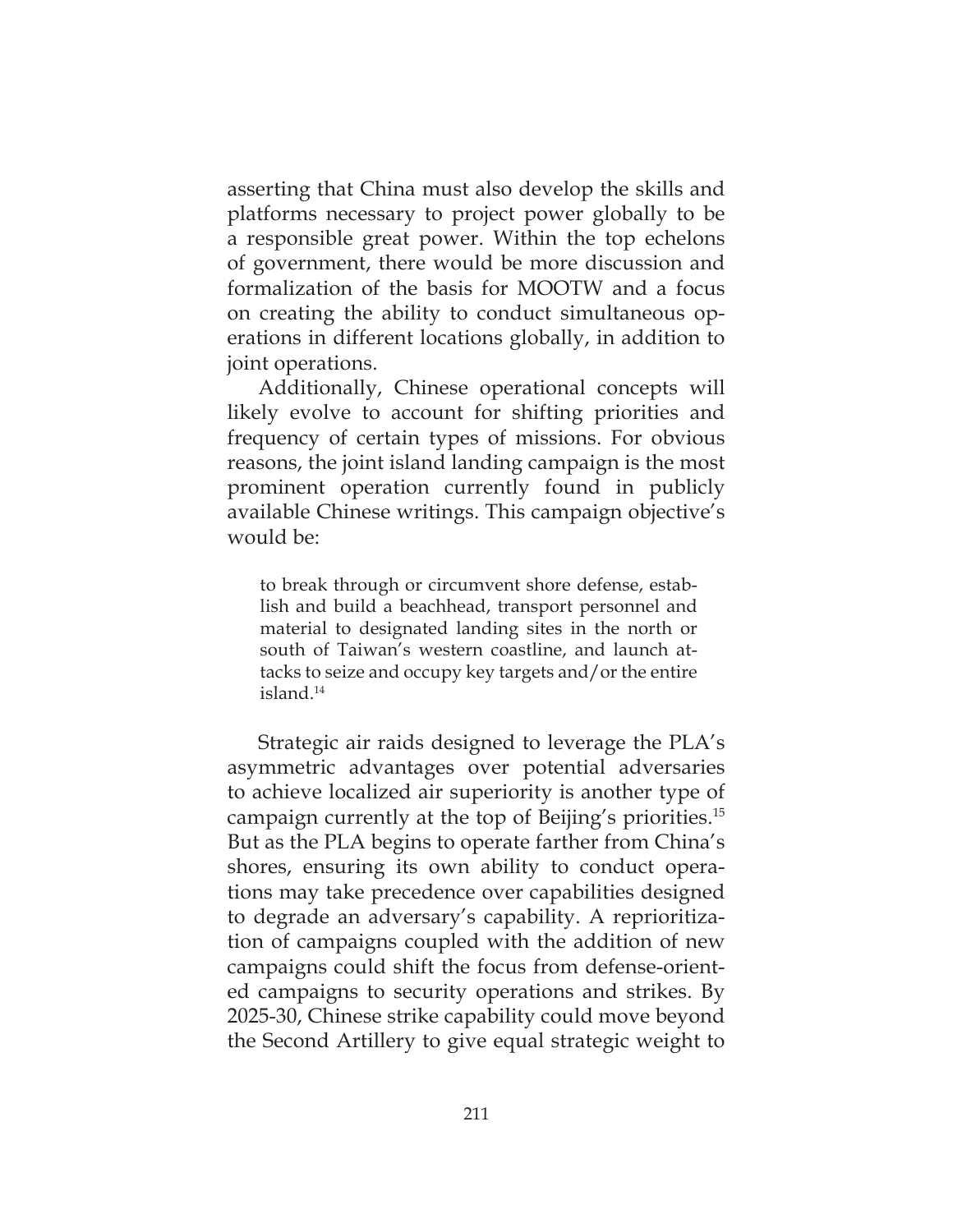strikes conducted by the PLA, PLAN and PLAAF a doctrinal change that has institutional and strategic implications.

Lastly, Chinese leaders would begin to consider the framework needed to build the type of strategic partnerships necessary for expeditionary operations. To date, China has been focused on developing relationships that will help it improve its capabilities and increase its political power. China has already begun this process, though to a limited degree. For example, in February 2014, China signed a security and defense agreement with Djibouti to promote regional stability in the Gulf of Aden region.16 China participated in RIMPAC 2014, the biennial naval exercise hosted by the United States that involves 23 nations. Within the framework of the Shanghai Cooperation Organization (SCO), China and other SCO member states have conducted a total of nine bilateral and multilateral exercises.17 China has also conducted joint exercises with Thailand, Singapore, Romania, Indonesia, Pakistan, Belarus, Venezuela, Colombia, Russia, Australia, New Zealand and Turkey since 2010. 18

While Chinese leaders have been adamantly against formal alliances, given the operational necessity of this global expeditionary scenario, a debate could ensue in China about changing its approach, akin to the way China changed its approach to peacekeeping operations in the 1990s. Chinese strategists are currently ideologically averse to overseas bases partly due to the national narrative that only hegemonic powers seek such arrangements.<sup>19</sup> Though useful in operations, establishing overseas bases or hubs are in direct conflict with Chinese foreign policy, defense policy, and military strategy.20 Mutual defense treaties and permanent bases are therefore unlikely at this stage, but Beijing's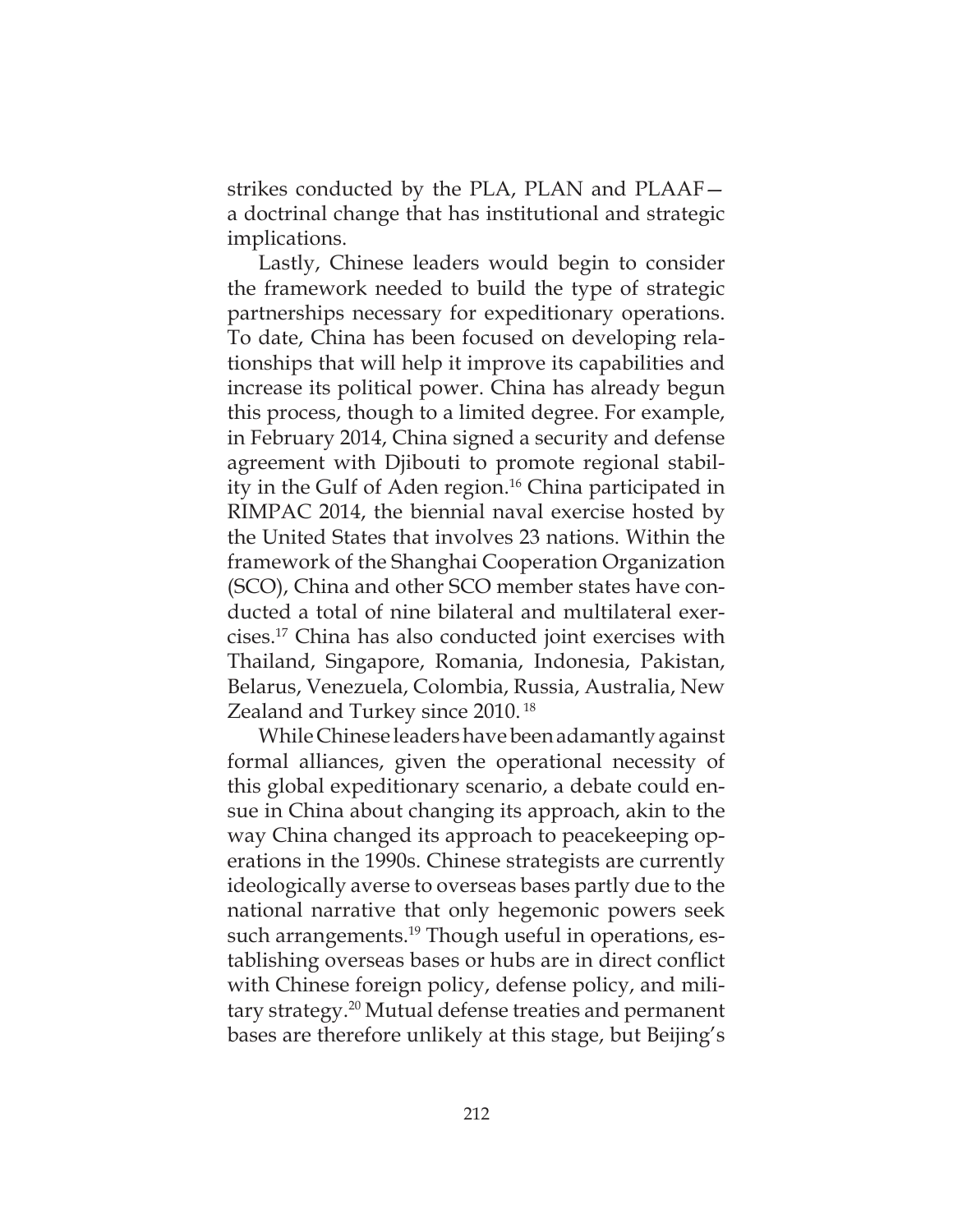ideology is elastic, and could be reshaped to fit pragmatic realities if required. China could begin to pursue formal treaties to institutionalize arrangements to use facilities in other countries. To maintain the appearance of consistency, Beijing would retain its rhetoric against alliances and put forth strategic guidance that describes these arrangements as win-win agreements between equal partners seeking to enhance stability and security in the region. According to one Chinese naval officer, if China were to go this route, first experts would have to posit and discuss the idea, then revisions would have to be made to the white paper, supported by diplomatic efforts. But he noted it was unlikely China would station troops overseas or operate from overseas bases, because such a change would require major changes to Chinese defense and grand strategy, in addition to a major diplomatic undertaking.21 Increased multilateral exercises and operations would likely follow to reassure countries that China will not unilaterally pursue changes in the status quo through the use of force.

### **FORCE POSTURE**

In order to conduct global operations, the PLA would start to develop the ability to force open denied air and sea space far from Chinese territory in order to be able to operate beyond immediate periphery and in hostile environments away from friendly ports. $^{22}$ In addition to building the relevant air, naval, and ground forces, the PLA will prioritize the systems and skills necessary for joint operations. For any type of expeditionary operation, conducted in peacetime or in war, China will need to make major advances in information warfare—space, cyber, and electronic warfare.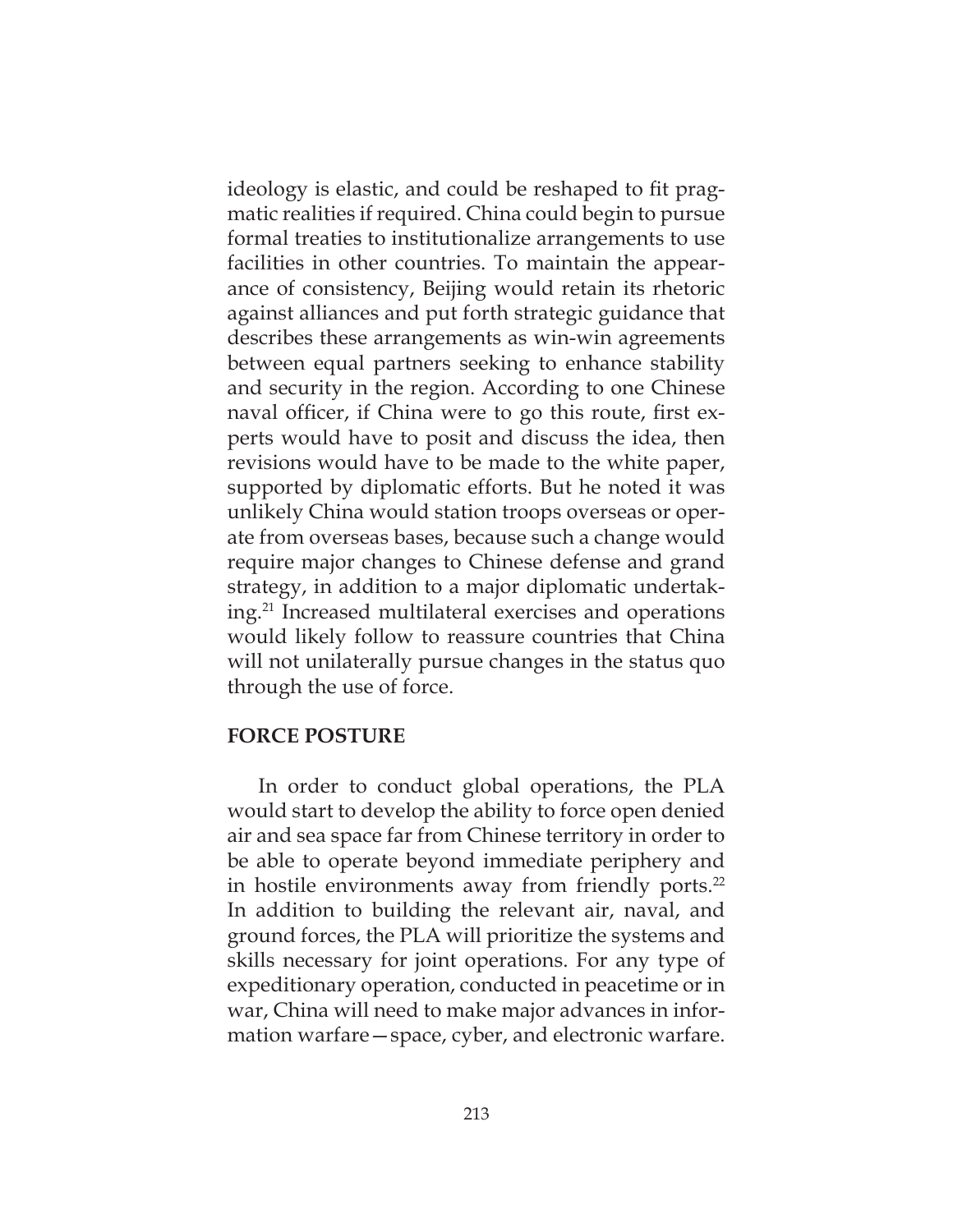Chinese writings suggest that the PLA believes these three types of technologies not only enable operations, but should also be treated as separate domains that must be seized and denied to an adversary.<sup>23</sup>

In terms of space assets, China will be able to call upon communication and navigation satellites, and a robust, space-based ocean surveillance system in particular for its operations. The PLA also understands that in order to be effective in modern conflicts and MOOTW, it must have the Command, Control, Communications, Computers, Intelligence, Surveillance and Reconnaissance (C4ISR) capacity to carry out joint operations. By 2025-30, a global expeditionary PLA must have made great strides in C4ISR integration including creating a model system to facilitate interoperability of its information technology systems.<sup>24</sup> Digital C4ISR connectivity will revolutionize the PLA's ability to conduct modern combined arms military operations.25 The incorporation of improved C4ISR networks into training will ensure that the forces are consistently provided with real-time data transmission within and between units, enabling better command and control during operations.<sup>26</sup>

Cyber and electronic warfare capabilities will also enhance China's ability to conduct global operations, especially in contested environments. Currently, China is more focused on cyber warfare as a means to exfiltrate data from vulnerable networks, to serve as a force multiplier when coupled with kinetic attacks, and to target an adversary's networks to constrain its actions or slow its response time.<sup>27</sup> As the Chinese military begins to operate abroad, cyber warfare will become a critical tool in gathering intelligence on potential areas in which the PLA may be required to operate, known as intelligence preparation of the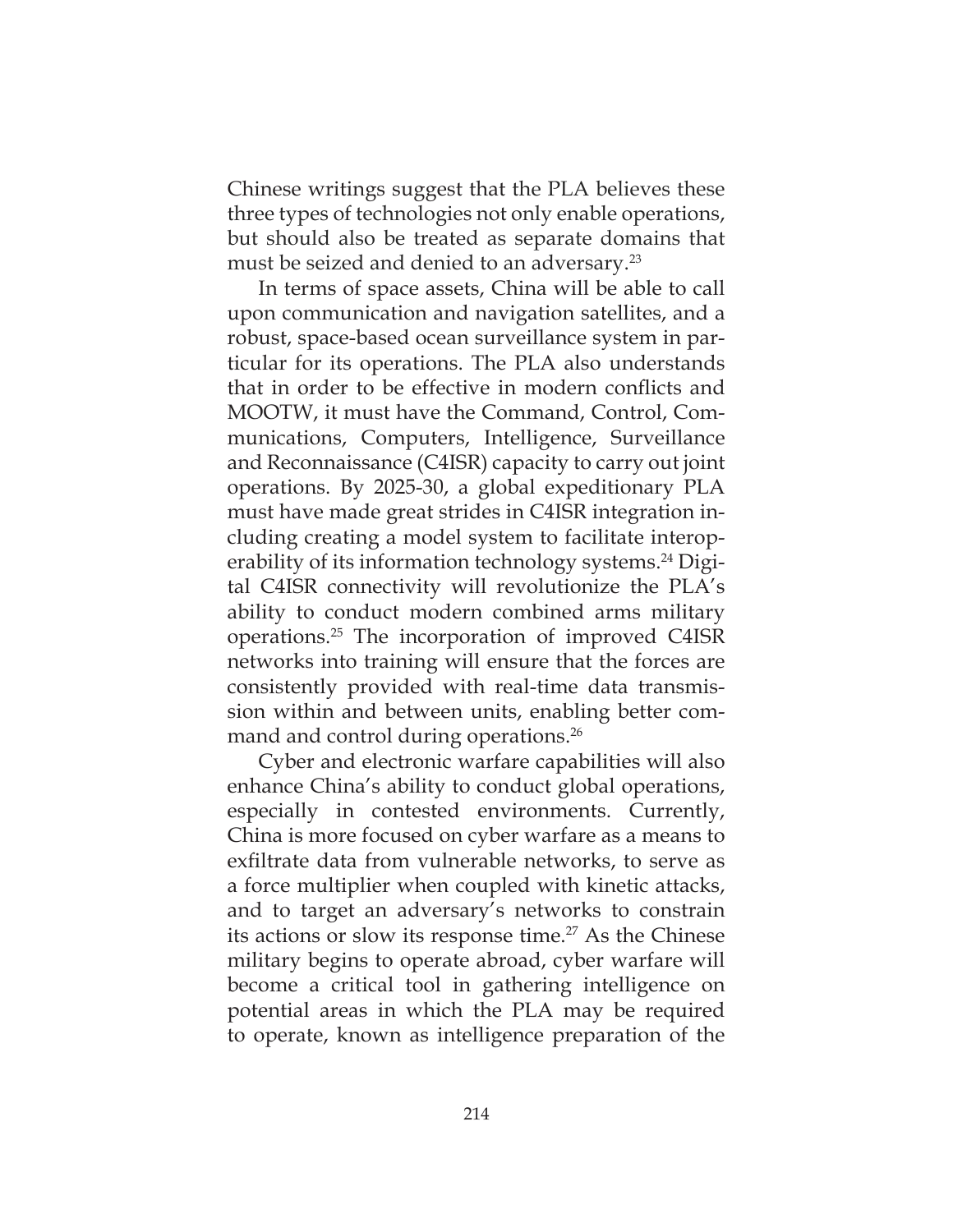operational environment (IPOE). The PLA will also work to expand their electronic warfare capabilities, which consist of technologies that weaken and destroy electronic equipment and systems and protect one's own electronic equipment and systems. During air operations, these systems would be employed against communication nodes, radars, command centers, and air-defense weapon control systems in particular. If conducting operations at sea, such as a counter blockade campaign, electronic warfare forces would be used against enemy ships and airborne and sea-based anti-missile systems. 28

While this section focuses on the assets needed to sustain operations far from China's shores, the PLA will simultaneously continue to improve its warfighting capabilities with a focus on regional contingencies. Current plans suggest that by 2020, China will be able to employ satellites and reconnaissance drones; thousands of surface-to-surface and anti-ship missiles; more than 60 stealthy conventional submarines and at least six nuclear attack submarines; increasingly stealthy surface combatants and stealthy manned and unmanned combat aircraft; and space and cyber warfare capabilities. It is also possible that China will invest in additional aircraft carriers.<sup>29</sup> But even as the PLA prepares to fight local wars under high-tech conditions within the region, it will expand its attention on expeditionary capabilities in the air, on the sea, and on the ground.

## **Air.**

China will invest in large fleets of tankers and long-range large transport aircraft for various missions such as NEOs. China has ordered but not taken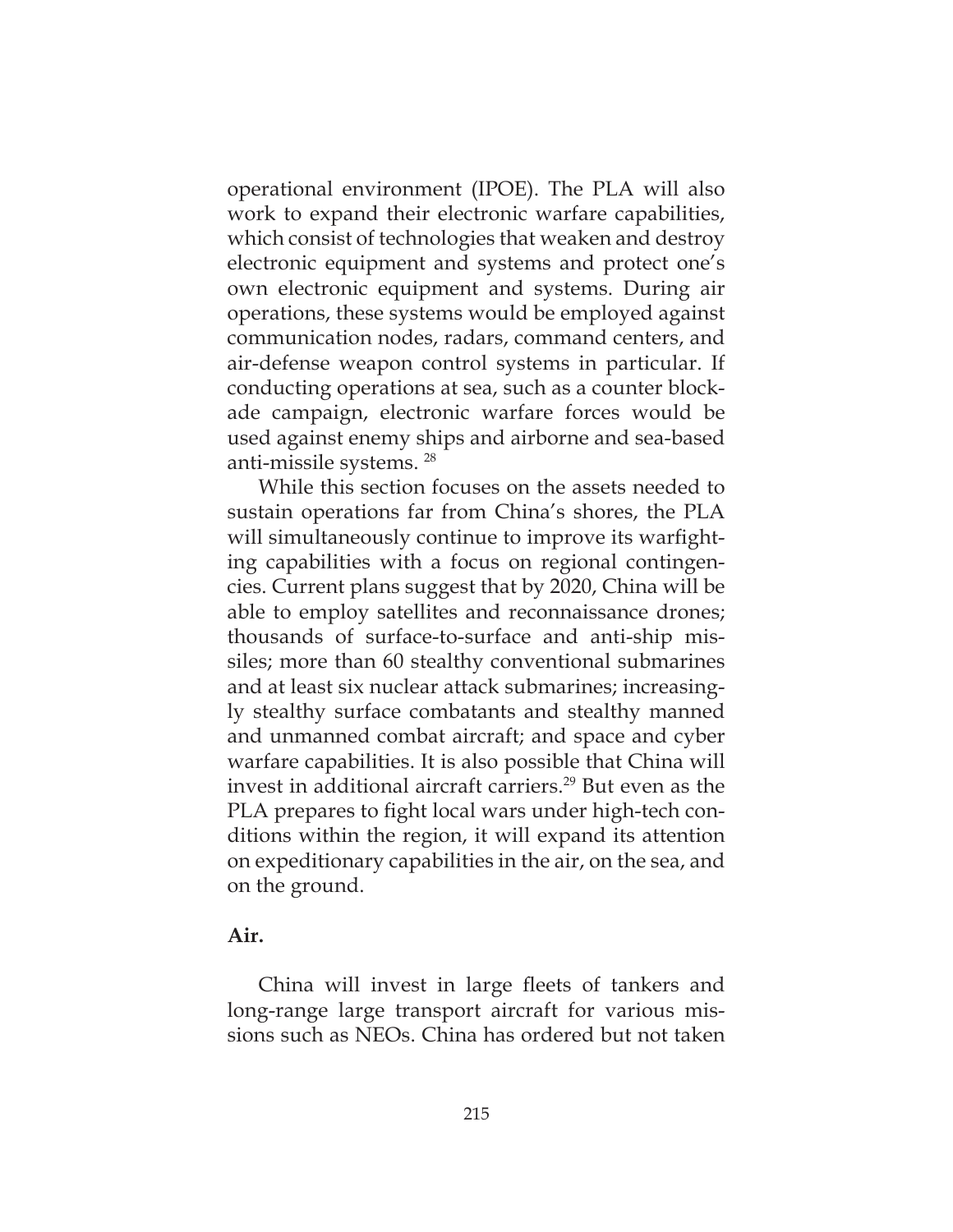delivery of four IL-78/MIDAS tankers, but even these can support at most a squadron of Su-30s in combat operations, so the PLA would look to use a more advanced platform by 2025-30.<sup>30</sup> China will be looking to expand its inventory of large transport airplanes capable of carrying large cargo for long-range flights. This may include more IL-76s from Russia, but more likely the advanced models of the indigenously manufactured Y-20 aircraft. The Y-20 should give China the ability to quickly ship troops, vehicles, and supplies over long distances, though the PLA may need to upgrade the engines at some point for the Y-20 to be able to do so efficiently.<sup>31</sup> The PLAAF will also continue to progress in its Airborne Early Warning (AEW), Electronic Warfare, and command and control systems, including significant unmanned aerial vehicle  $(UAV)$  $development.<sup>32</sup>$ 

In addition to developing and acquiring systems designed to sustain operations abroad, the PLA will continue to progress in traditional warfighting capabilities. The PLAAF will likely phase out its aging H6 fleet.  $33$  The new H-6K, which was unveiled in 2013, is likely only a stopgap measure. Though China's intentions are unclear at this point, the PLA will likely have a stealthier platform by 2025-30.34 The PLAAF's 2025- 30 inventory will include a low-observable aircraft a low-observable aircraft derived from either the J-20 or J-31.

UAV development over the next 15 years will be significant; the PLA will likely have several massive fleets of mostly cheap drones operated by the ground forces, the General Staff Department (GSD), PLAN, PLAAF, Second Artillery, and Coast Guard.<sup>35</sup> Each will bolster the operational requirements of the respective service or unit they serve.<sup>36</sup> These assets will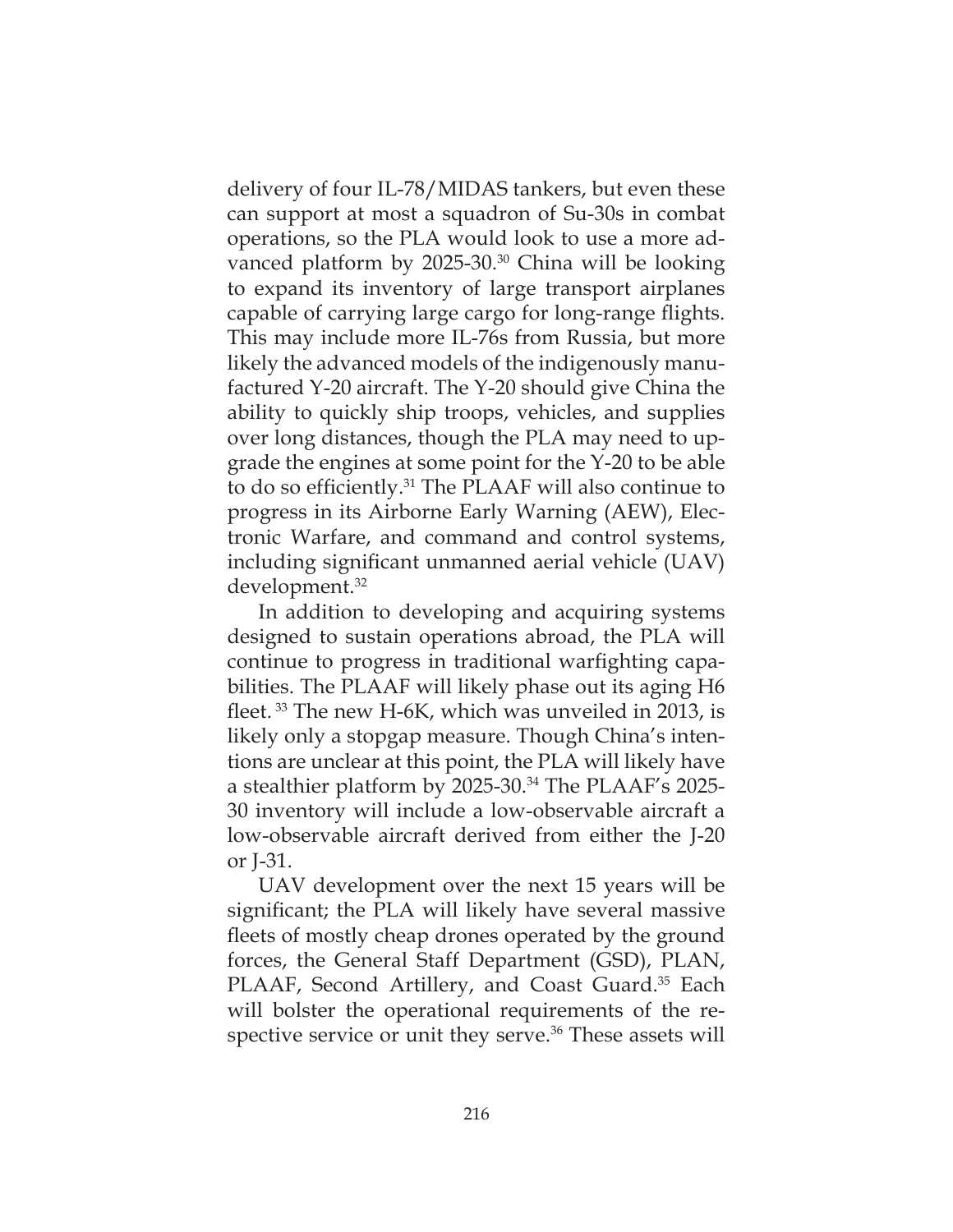probably be truck-launched to keep them operationally flexible and survivable, or some could be based on carriers. While most will be used regionally, larger drones could serve as long-range reconnaissance platforms or focus on decoy, jamming, and swarming tactics for penetrating enemy air defense systems in expeditionary operations. However, China will likely continue to suffer from a lack of bases outside China.

### **Sea.**

China's defense white paper articulates the desire to develop blue water navy capabilities for conducting operations, carrying out international cooperation and countering nontraditional security threats, and enhancing capabilities of strategic deterrence and counterattack.37 But currently, strategic sealift beyond Taiwan is quite limited. China has never possessed a robust capability to transport and land troops under combat conditions.38 China has three Yuzhao class landing platform dock (LPD) ships, each capable of transporting one battalion of marines and their vehicles and two large multiproduct replenishment ships that carry fuel, water, ammunition, and other supplies.39 But to be a global expeditionary PLAN, the service will need to increase the number of LPDs as well as the number of large, multiproduct replenishment ships to support long-range patrols. $40$  China would also have to address the limitations of inadequate air defense, lack of experience in formation steaming, and lack of ability and training in cross-beach movement of forces to enhance its amphibious assault capabilities.41 The Chinese navy may also invest to a greater degree in a marine corps as an offshore expeditionary force given the increased need to prepare for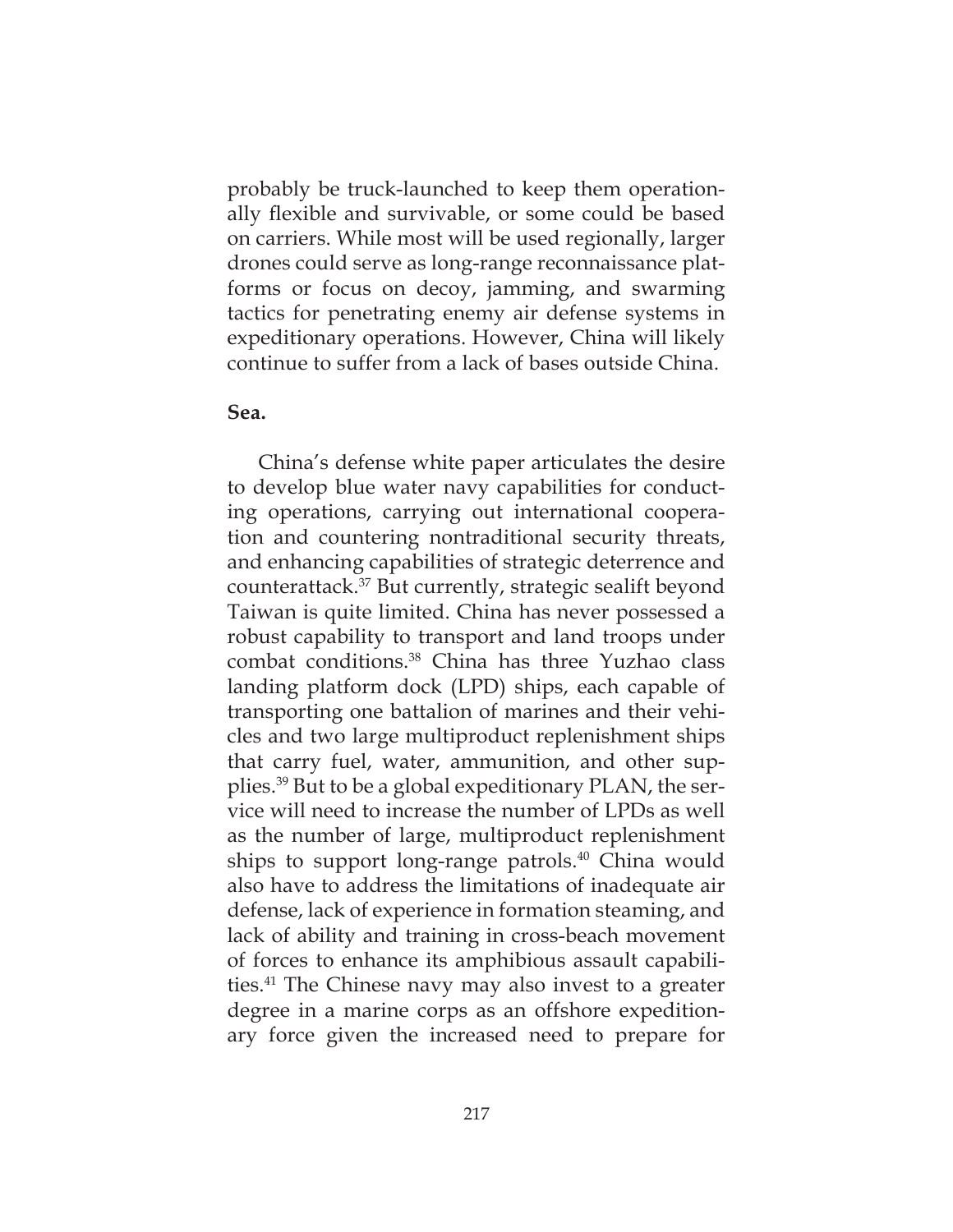amphibious landings and assaults. China's marines will have to expand from the current two brigades of 6,000 men each, but the ultimate level of forces depends on the type of amphibious operations the PLA stresses in 2025-30 and the forces of surrounding countries.42 China may also put off such investments given the extraordinarily difficult nature of amphibious operations—at this point, only the United States has a robust capability. Even now, China currently has more marines than naval powers such as Australia, Great Britain, and Japan.

Currently the PLAN possesses approximately 77 principal surface combatants, more than 60 submarines, 55 medium and large amphibious ships and roughly 85 missile-equipped small combatants.<sup>43</sup> The PLAN would develop the capabilities and assets needed to protect the sea lines of communication (SLOCs) and engage in operations far from its shores. To that end, the PLAN has already begun the process of retiring legacy combatants in favor of larger, multi-mission ships, equipped with advanced anti-ship, anti-air, and anti-submarine weapons and sensors. $44$  China may also commission more carriers, along with their aircraft and UAVs, with the justification that carriers are useful in maritime security operations and operations other than war. These carriers, plus 18 air defense destroyers with Aegis-like anti-air warfare systems, and 36 frigates and corvettes equipped primarily for anti-submarine warfare (ASW), will be tasked with defending the SLOCs.45

China may expand the number of attack submarines (SSNs) for sustained patrols in distant waters or to conduct counterblockade operations, though China will rely heavily on conventionally powered submarines equipped with air-independent-propulsion to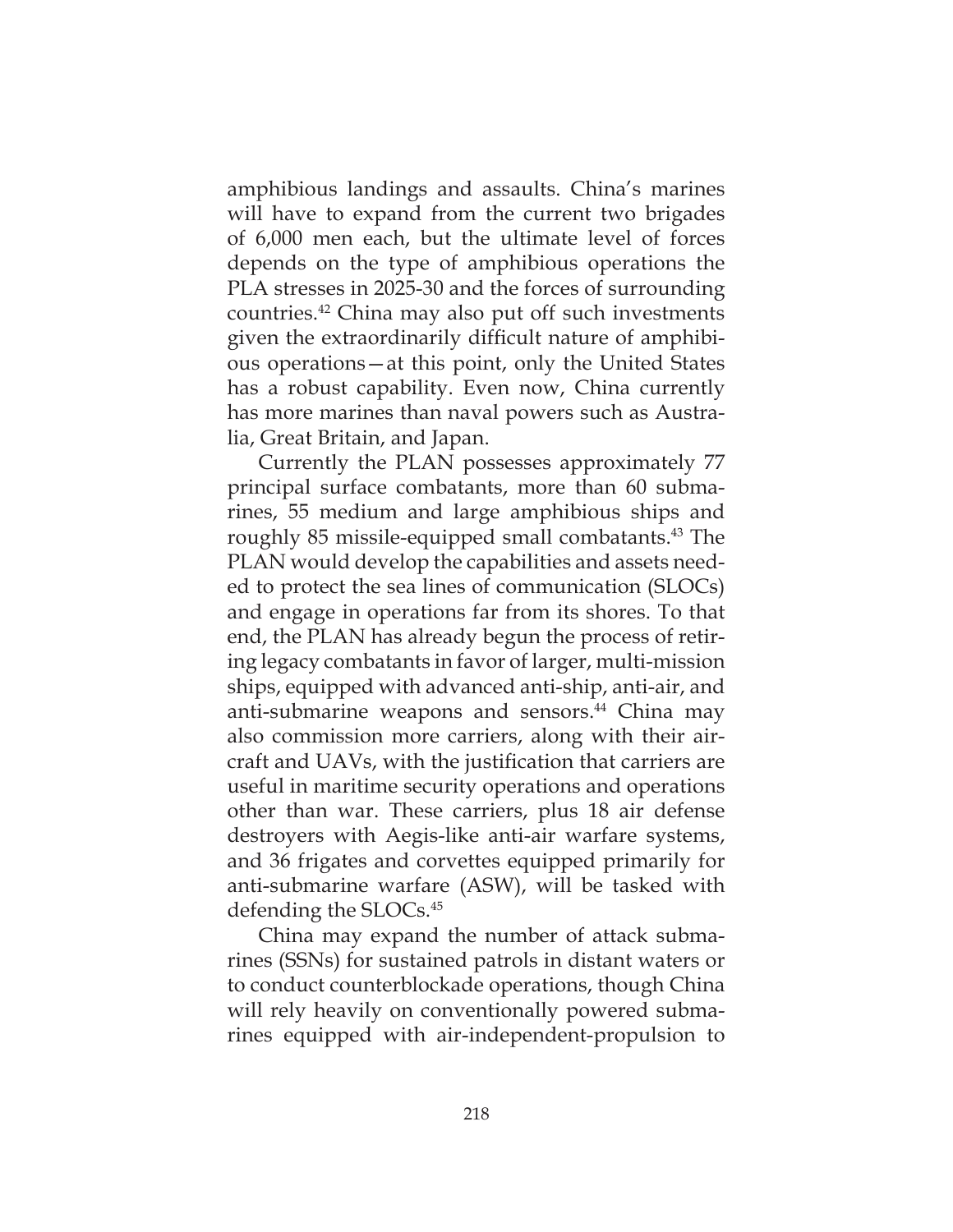patrol out to the frst and eventually the second island chains. China's economic growth relies heavily on its access to natural resources, and its petroleum comes primarily from the Middle East, which has to pass through a number of vulnerable chokepoints including the Luzon and Taiwan straits and the Strait of Malacca and Strait of Hormuz. China currently cannot project naval control over these chokepoints, but future capabilities may be developed to address this vulnerability. To date, China has stressed anti-surface warfare over ASW. But China may start to focus on developing counterblockade capabilities to protect vital SLOCs, such as more advanced sonar operations and airborne ASW.

## **Ground.**

As China's focus expands from homeland defense to regional contingencies, to global expeditions, the relative role of the PLA Army (PLAA) with respect to the other services will decrease. By 2025-30, the number of active and reserve soldiers in the PLAA will likely be reduced to fewer than two million, unless there is a conventional flare up with India, Vietnam, Russia, or instability on the border with North Korea. The PLAA, however, will still have critical missions within a global expeditionary PLA. The PLAA is reorienting itself already from theater operations to transtheater mobility focusing on army aviation troops, light mechanized units and special operations forces (SOF), and enhancing building of digitized units, making its units small, modular, and multi-functional to enhance capabilities for air-ground integrated operations, long-distance maneuvers, rapid assaults, and special operations.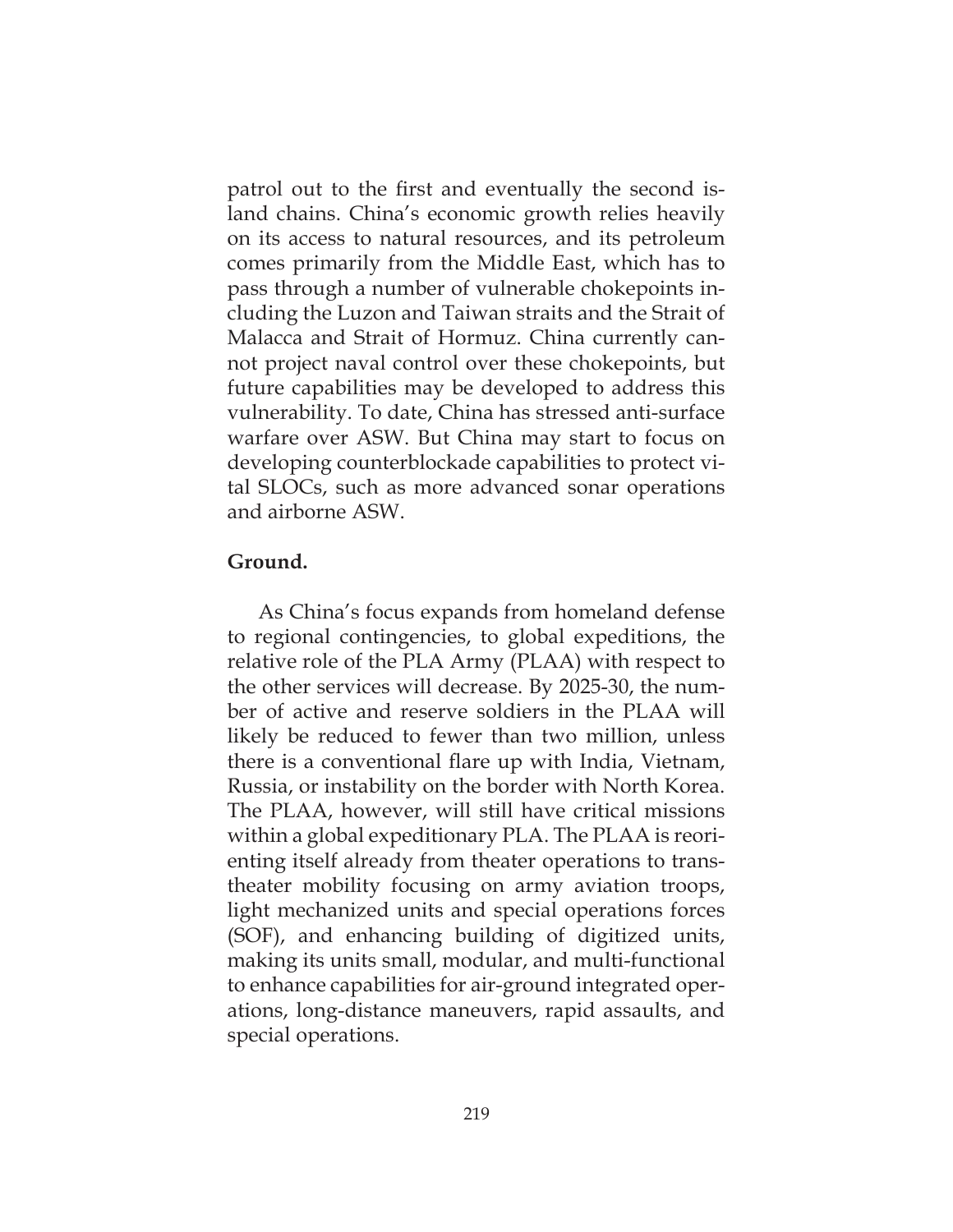China's reluctance to get involved globally on a large scale may translate to a prioritization of development of China's special operations capabilities. China created its elite special forces and Rapid Reaction Units (RRU) in the 1980s. Today, their training extends into more unconventional warfighting missions such as sabotage, and no-contact long range warfare (indirect attacks against an enemy from beyond the line of sight), with the United States and Japan as potential enemies. According to the *PLA Army Daily:*

Special forces warfare includes detailed battle theories, such as special forces reconnaissance, attacks and sabotage, and comprehensive battle theories, such as integrated land-sea-air-space-electronic combat, alldimensional simultaneous attacks, nonlinear combat, no-contact long-range warfare, asymmetrical combat, large-scale night combat and 'surgical' strikes.<sup>46</sup>

According to *On Military Campaigns*, one of several special operations missions include:

raids to kill or capture enemy command personnel (including military and government leaders), or destroy small units in the enemy's rear area or key command and control, intelligence, or logistics systems.<sup>47</sup>

China's Rapid Reaction Forces (RRF) currently consist of army special forces, army aviation units, the marine corps, and airborne troops. They focus primarily on border defense, internal armed conflict, maintaining public order, and conducting disaster relief missions.48 While all "rapid reaction," the army special forces and airborne troops would split off and develop the core SOF mission, while the marine corps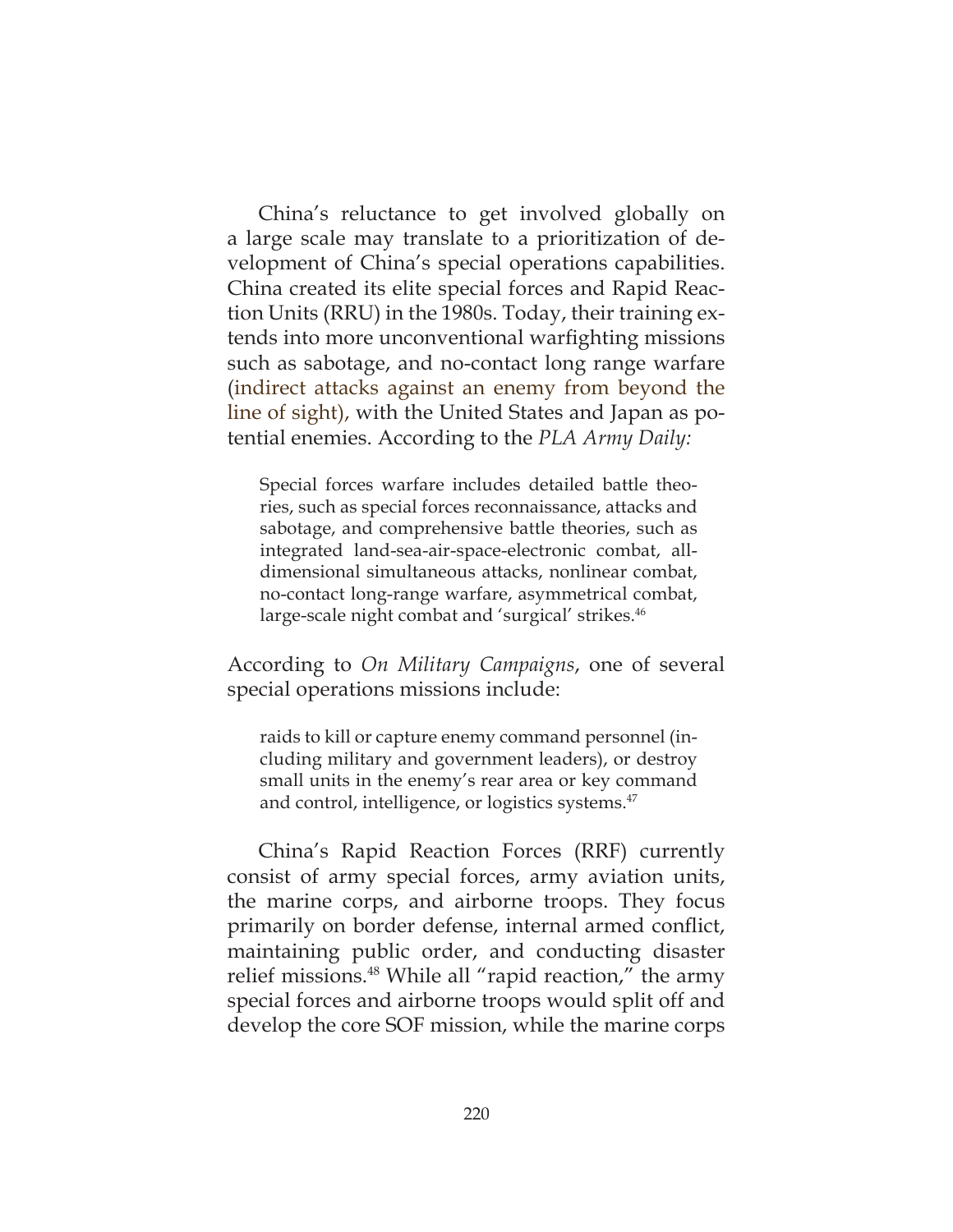and army aviation will progress to address more traditional warfighting tasks. Chinese writings suggest a traditional understanding of SOF in that they would be used for special reconnaissance, decapitation, counterterrorism, hostage rescue, and also have a psychological effect that will impose caution by increasing the risk of war.<sup>49</sup> Some specific missions include: "prisoner snatch operations; raids on enemy missile sites, CPs, and communications facilities; harassment and interdiction operations to prevent or delay enemy movements; strategic reconnaissance; anti-terrorist operations."50 The PLA may heavily rely on types of special operations forces to accomplish their goals overseas partly because of the small footprint, but primarily because training and readiness of regular troops will continue to be a weakness of their military forces.51

By 2025-30, joint use of special forces with the PLA's amphibious and airborne forces, expected improvements in sealift and airlift capabilities, coupled with the increasing mechanization of airborne and army and marine amphibious units will increase the reach and effectiveness of these forces. By the end of that decade, PLA forces may be capable of capturing ports and airfields in neighboring states, leading to a victorious campaign on land.<sup>52</sup>

### **ORGANIZATION, TRAINING, AND LOGISTICS**

Reforms beyond hardware in terms of organization, training, and readiness must be undertaken as well for the PLA to expand its operational reach. First, China will need to improve the movement of military units within China. The PLA still conducts long distance maneuver training at speeds measured by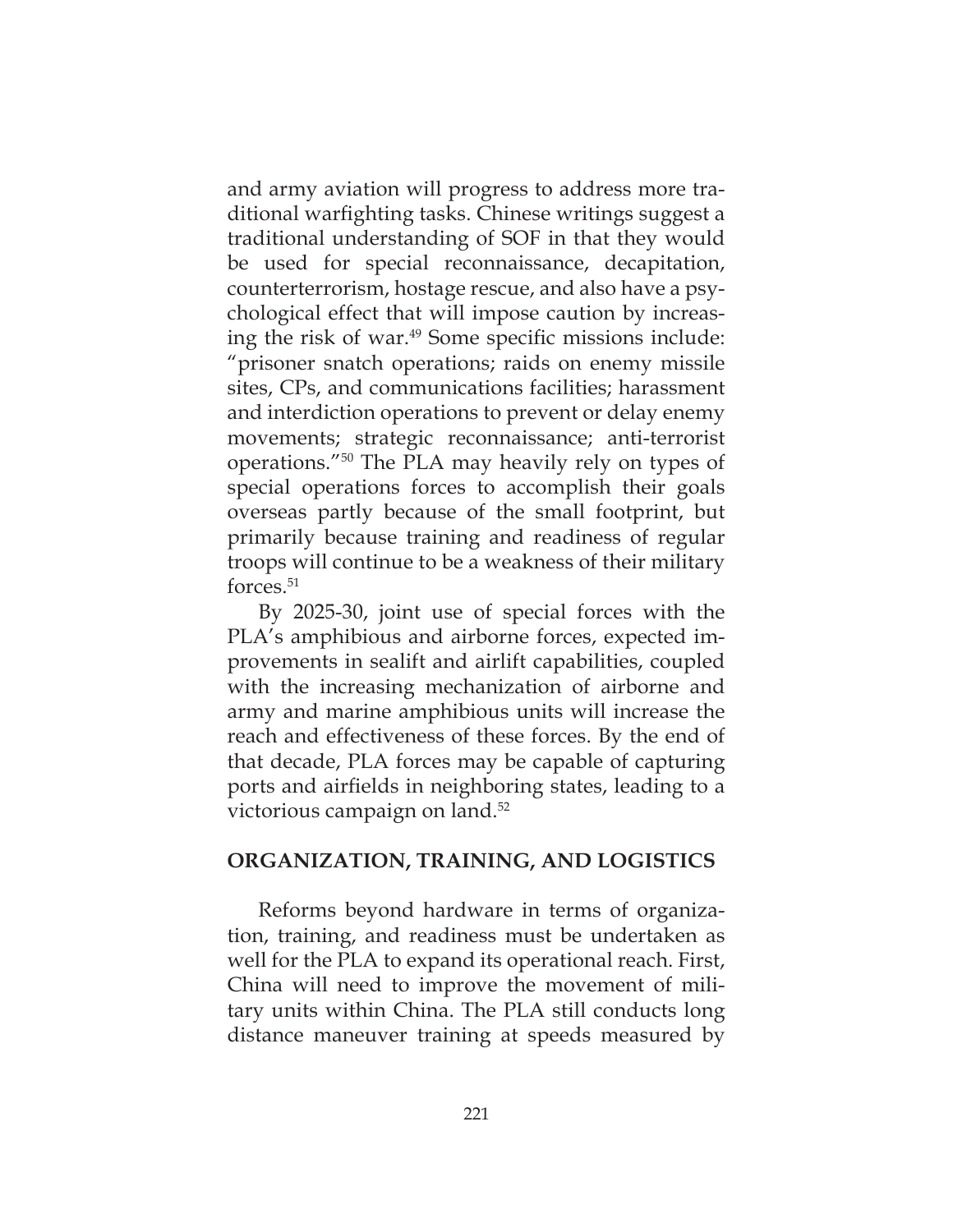how fast the next available cargo train can transport its tanks and guns forward.53 To improve its air and sealift, China will have to mobilize the civilian sector, especially in the area of aviation. Furthermore, the Chinese Communist Party will have to move to strengthened interior ground, air, and waterway lines of communication. The PLA will also have to consider the logistics needed to deploy globally and sustain operations abroad. A reorganization of the current Military Region (MR) system is a necessary step to improve mobility. Since 2010, the PLA has attempted to improve its trans-MR maneuvers by carrying out a series of campaign level exercises and drills, codenamed Mission Action.<sup>54</sup> China could reduce the number of MRs from seven to perhaps four and implement a joint operational command structure.<sup>55</sup> Given the new importance of the PLAN, PLAAF, and Second Artillery, another major step toward "jointness" would be assigning a navy or air force officer as an MR commander.56

The PLA will have to consider how to fit global logistics into this MR system; given its diverse set of tasks and missions, the PLA will need to improve its logistical system so that it is flexible, distributed, and nimble.57 Analysis of past operations such as the PLAN's deployment to the Gulf of Aden demonstrates that the issue of preparedness during emergency, the problem of preserving consumables over long periods of time, and the lack of nearby Chinese facilities/ bases to which it can send vessels for maintenance and repair continue to plague long-distance PLAN operations.<sup>58</sup> Because the PLA's ability to force open denied air and sea space far from Chinese territory will likely still be constrained in 2025-30, it will still be challenging to operate beyond its immediate periphery and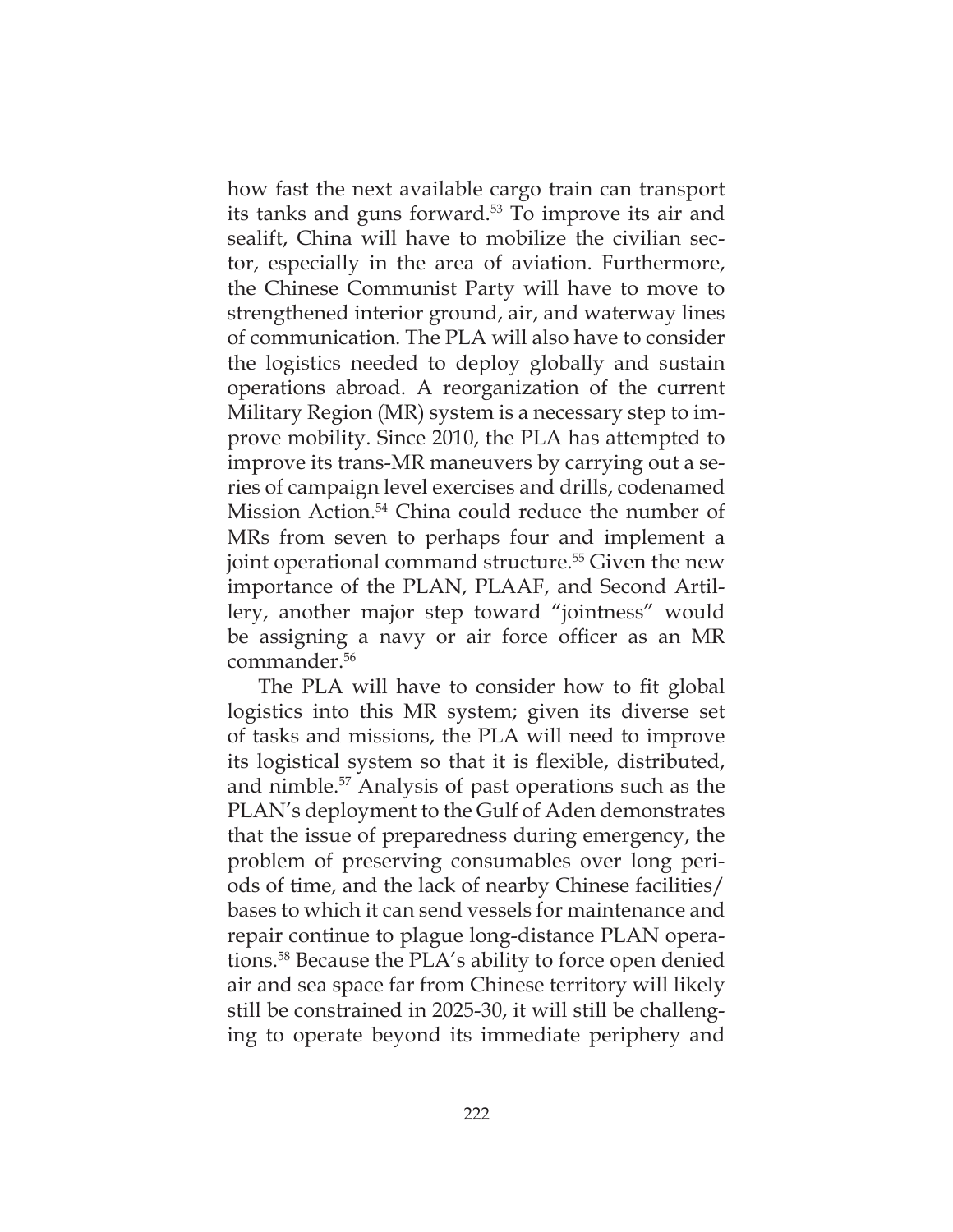in hostile environments away from friendly ports.<sup>59</sup> Bringing along military supply ships with 3 months' worth of fuel, food, fresh water, and spare parts, as China did in the Gulf of Aden, will not be a viable strategy if China is to conduct larger, more prolonged, or contested, operations.<sup>60</sup> Overseas bases may be the only way for China to be able to deploy and fight on the high seas; the lack of such resources is one of the major differences between major and minor naval powers.61 China may need them as forward operating bases and logistics platforms, as well as to conduct amphibious assaults.<sup>62</sup>

Some believe that China wants to build a series of bases in the Indian Ocean to support naval operations along the routes linking China to Persian Gulf oil sources. There, Beijing can pursue access in countries such as Oman, Pakistan, and Burma that are politically insulated from Indian and U.S. pressure. Others believe that the PLAN only wants to have places in the Indian Ocean where it can restock and refuel, rather than its own bases.<sup>63</sup> The latter is probably the more likely scenario, especially given the lessons learned from the Soviet Union's overextension, and the priority of concerns closer to home.<sup>64</sup> Leaving aside China's ideological aversion to overseas bases, it is also important to keep in mind that in these areas, facilities are difficult to defend and host nations may not be sufficiently stable to support operations. $65$ Given these obstacles, for China to start prepositioning supplies overseas or establishing institutional arrangements to allow operations from other countries, the driver would have to be more than just the need to operate escort vessels like in a Gulf of Aden type of operation.<sup>66</sup>

The PLA will need to improve training to enhance the ability to conduct multiple joint operations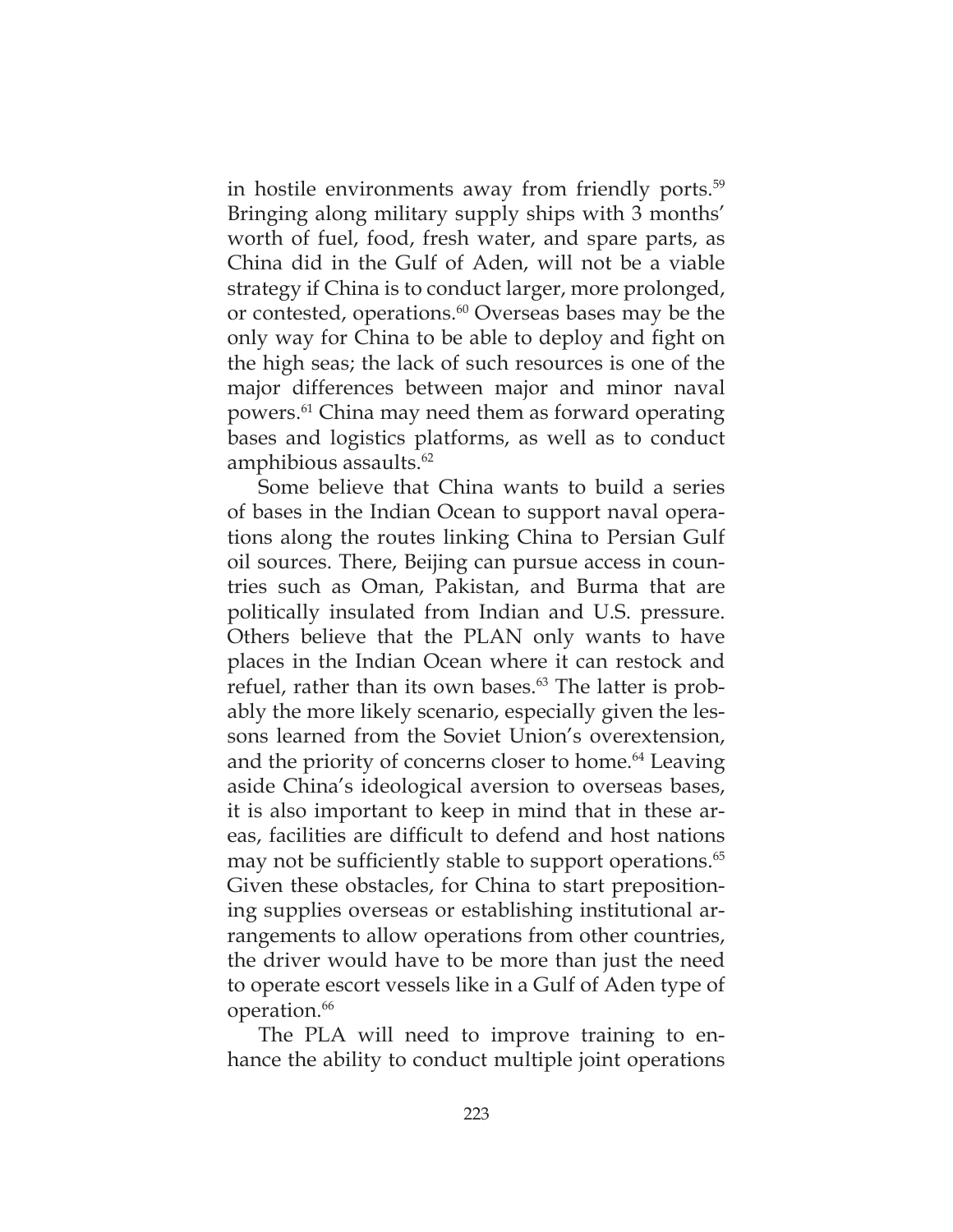simultaneously. China currently conducts exercises frequently; for example, during the month of January 2014, a three-ship flotilla from the Nanhai Fleet began combat exercises in the West Pacific Ocean and East Indian Ocean.67 Additionally, nearly 100,000 Chinese soldiers and thousands of vehicles from the 16th and 39th Army Groups of the Shenyang MR mobilized for a winter exercise to prepare for a potential crisis over the Korean peninsula.<sup>68</sup>

However, despite the scale and frequency of these exercises, PLA individual and unit training standards remain low, and are improving only gradually. Currently, PLAAF pilots typically get less than 10 hours of flight time a month and only last year began to submit their own flight plans.<sup>69</sup> China's naval infantry and other amphibious warfare units train by landing on big sandy beaches, an unrealistic environment to train for conflict over disputed islands.<sup>70</sup> Moreover, in recent exercises, PLA troops have lacked the emotional fortitude to succeed in high-pressure situations, possibly one of the reasons for President Xi Jinping's focus on enhancing combat readiness among the PLA.<sup>71</sup> Therefore, Chinese exercises will need to become larger and more complicated coupled with training that is more frequent, intense and realistic for the PLA to become a global expeditionary force by 2025-30.

#### **CONCLUSIONS AND IMPLICATIONS**

This chapter presents how the PLA may evolve with respect to doctrine, force structure, organization, and training if it were to transition to a force capable of conducting global expeditionary operations. However, such new and expansive PLA capabilities will have significant implications for China's willingness to use force as well as regional stability.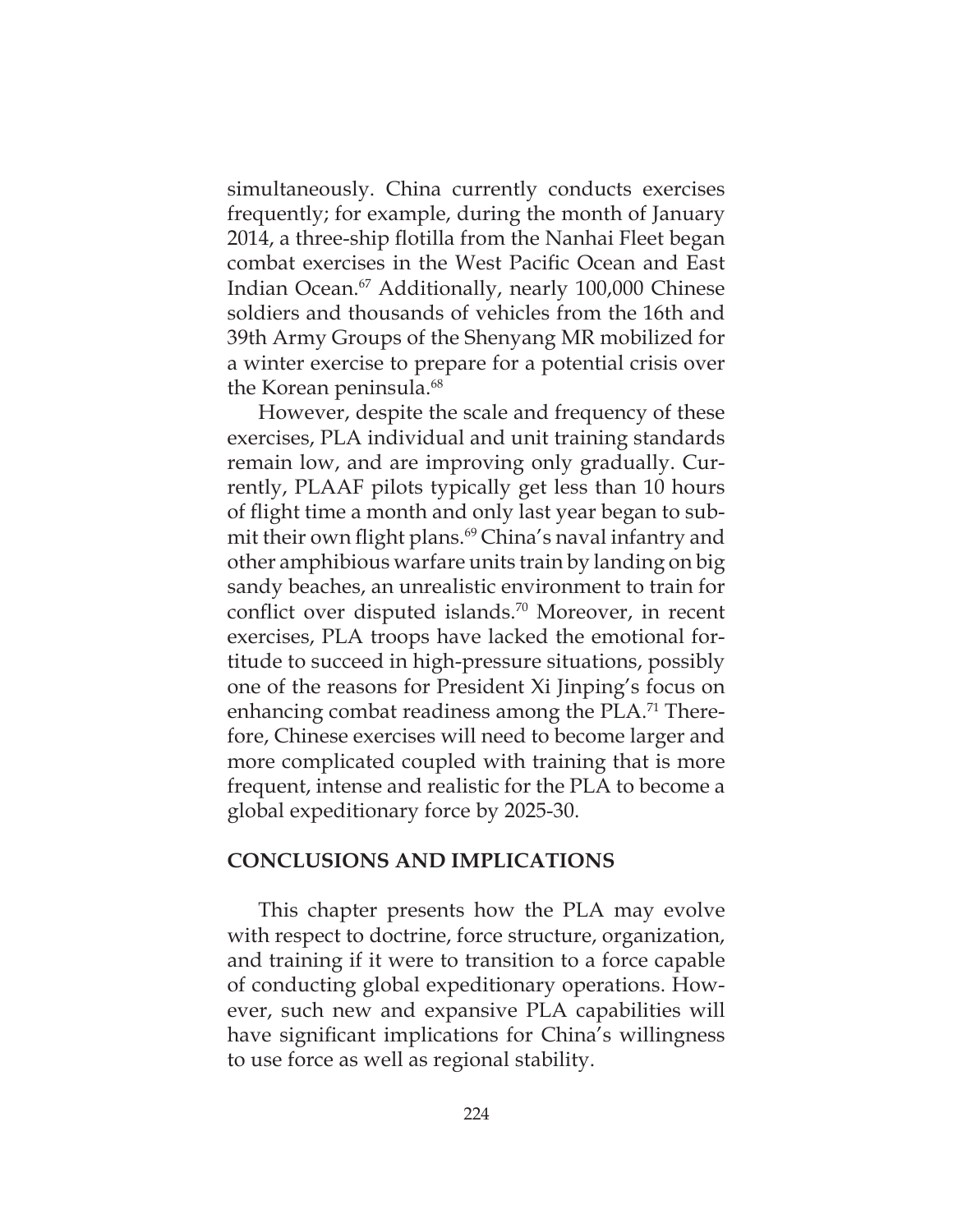### **Propensity to Use Force.**

The breadth of capabilities the PLA would acquire to conduct global expeditionary operations could also augment Beijing's options in resolving both global and regional disputes. Augmented sea and airlift, advanced SOF capabilities, a greater number of surface vessels and aircraft, and most signifcant, operational experience for its forces, could encourage China to expand the scope of its interests and willingness to use force to protect those interests. China could become more forceful, confident in its ability to achieve its objectives by support alone with the backing of its people.

While China may currently have no intention of becoming a global hegemon, the introduction of new capabilities in turn could drive changes in Chinese grand strategy away from limited regional aims. Chinese strategists and netizens have already launched a debate about whether China should aspire to become a global military power. Currently, those debates are couched in discussions about how China should approach its territorial disputes, especially in the East and South China Seas.<sup>72</sup> But influential thinkers such as Colonel Liu Mingfu, a former professor at the PLA National Defense University, writes in his book *China Dream* that China should aim to surpass the United States as the world's top military power.<sup>73</sup> In a March 2010 newspaper poll, 80 percent of respondents responded positively to the question, "Do you think China should strive to be the world's strongest country militarily?" However, less than half of respondents approved of a policy to publicly announce such an objective.74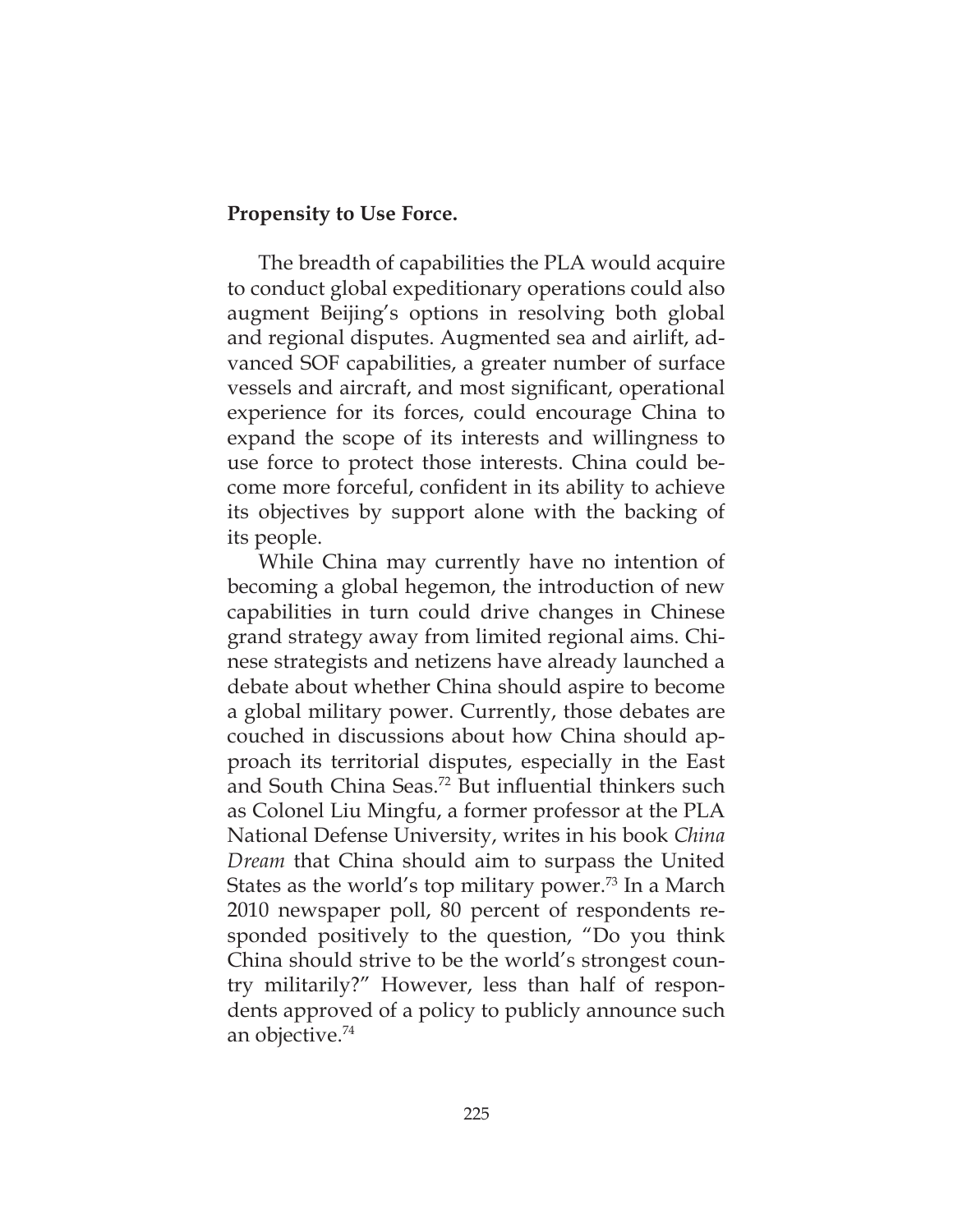### **Stability and Balance of Power.**

Even if this future scenario spurs a growth in traditional power projection capabilities or increased use of force abroad, the implications for the United States and its regional allies and partners are uncertain. This could create balancing backlash in Asia and instability as incentives for preventive war increase with the rapid shifts in the regional balance of power. However, this future scenario could also create a more assertive China that is positioned to provide public goods to the international community and region, further enmeshing Beijing into the current world order, and reducing the incentives to use force to resolve disputes.

Globally, increased expeditionary capabilities could increase the potential for Chinese interference in issues in which the United States may prefer China's traditional hands-off approach. Chinese interests in the Middle East, Africa, and South America, as well as Beijing's preference for stability over other factors such as human rights, may clash with those of the United States. With increased capabilities, China may take actions in countries around the world that have negative second order effects for U.S. national interests. Furthermore, because Chinese actions are not transparent, Washington has limited sense about what exactly China is doing. This makes it difficult for the United States to adjust its policies accordingly to minimize any potential damage to U.S. interests and maximize its ability to achieve its foreign policy goals.75

A number of factors could divert the PLA from developing a global expeditionary force. For example, if China were to engage in a war, even a limited one,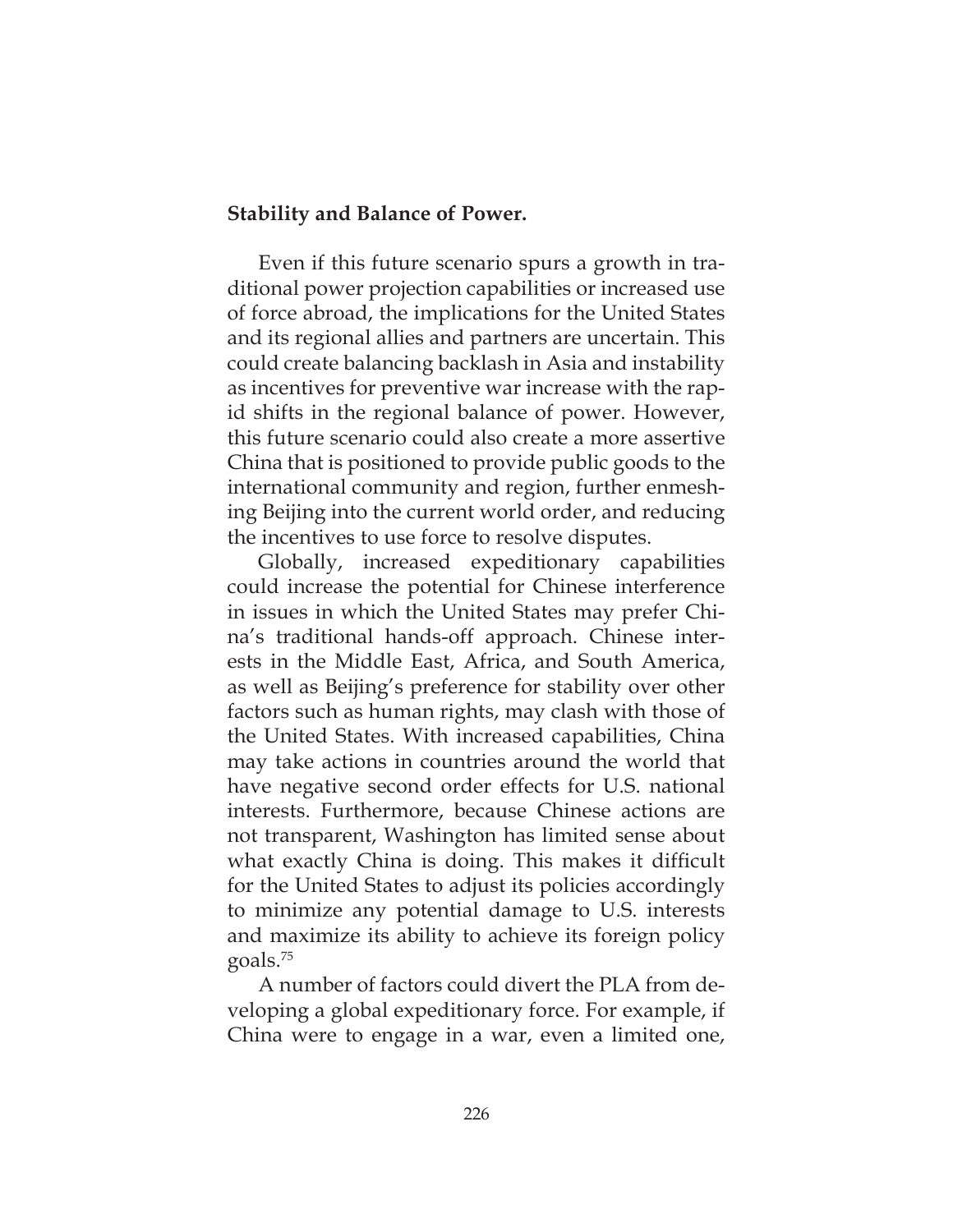retrenchment and rebuilding may follow, delaying the unfolding of this scenario. Furthermore, flareups closer to home or the emergence of signifcant threats to its near-seas interests may make it difficult for Beijing to sustain far seas operations.76 But as long as China continues to spend a double-digit percentage of GDP on defense spending, and GDP growth continues, even on a more conservative level, China should be able to simultaneously develop traditional warfighting capabilities to address regional challenges and global expeditionary capabilities to confront threats farther from home. In this way, flare-ups or resolutions of persistent regional issues may delay or accelerate this future scenario, but not necessarily prevent it.

#### **ENDNOTES - CHAPTER 7**

1. For more on this, see Information Office of the State Council of the People's Republic of China, "The Diversified Employment of China's Armed Forces: V. Safeguarding World Peace and Regional Stability," Beijing, China, 2013, available from *www.china. org.cn/government/whitepaper/2013-04/16/content\_28556977.htm*, accessed on May 12, 2014.

2. Office of the Secretary of Defense, *Annual Report to Congress: The Military Power of the People's Republic of China 2005*, Washington, DC: DoD, Executive Summary, available from *www.defense. gov/news/jul2005/d20050719china.pdf*.

3. Office of the Secretary of Defense, *Annual Report to Congress: Military and Security Developments Involving the People's Republic of China 2013*, Washington, DC: DoD, Executive Summary, available from *www.defense.gov/pubs/2013\_china\_report\_fnal.pdf*. Hereafter cited as DoD China Report 2013.

4. Chen Zhou, *An Analysis of Defensive National Defense Policy of China for Safeguarding Peace and Development*, *China Military Science,* Beijing, China: Academy of Military Sciences, 2007.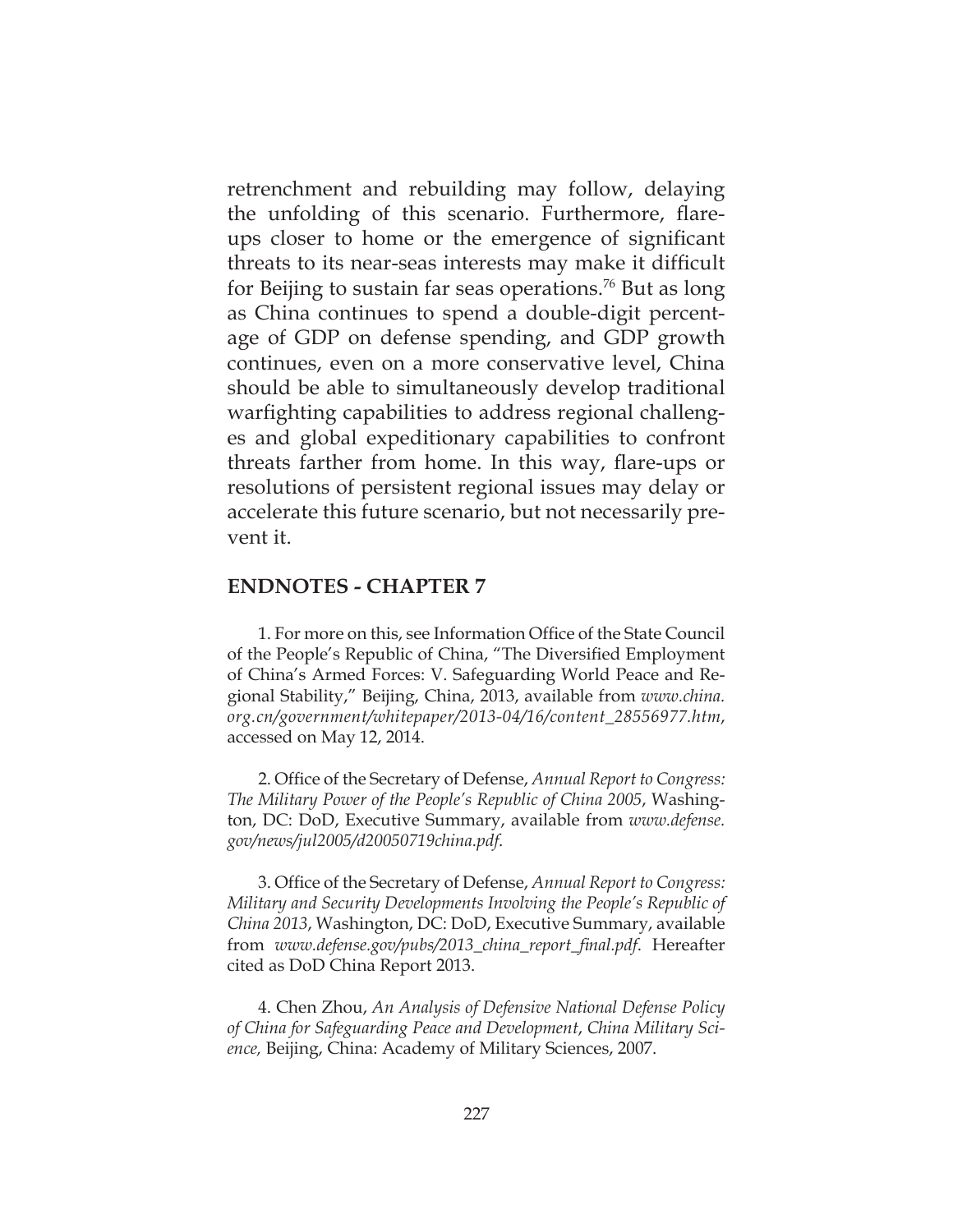5. *DoD China Report 2013.* 

6. "Diversified Employment."

7. *Ibid*.

8. It visited five countries in Asia and Africa and four in Latin America and completed 193 days of voyage, covering 42,000 nautical miles, providing nearly 50,000 people with medical supplies. See Lieutenant Commander Jeff W. Benson, "China: Birth of a Global Force?" *USNI News,* January 7, 2013, available from *news. usni.org/2013/01/07/china-birth-global-force*, accessed on March 25, 2015.

9. Zhang Zhaozhong (张召忠) "中国在海外建军事基地的可 能性不大" ("It Is Unlikely for China to Establish Military Bases Abroad"), *Tengxun Xinwen*, January 19, 2010, available from *news. qq.com/a/20100119/002913.htm*, accessed on March 25, 2015.

10. "Chinese Naval Fleet Carries Out First Escort Mission Off Somalia," *People's Daily,* January 6, 2009, available from *english. peopledaily.com.cn/90001/90776/90883/6568232.html*, accessed on May 30, 2014.

11. Andrew S. Erickson and Austin M. Strange, "No Substitute for Experience Chinese Antipiracy Operations in the Gulf of Aden," *U.S. Naval War College China Maritime Studies*, Vol. 10, 2013, p. 1.

12. Richard Weitz, "Operation Somalia: China's First Expeditionary Force?" *China Security,* Vol. 5, No. 1, 2009, p. 31.

13. While Chinese strategists would not term this doctrine, but use terms like military thought, national military strategy, and strategic guidelines, these concepts can be understood as the codification of what military institutions hold as fundamental principles for guiding their actions in pursuit of national objectives.

14. *DoD China Report 2013*, p. 57.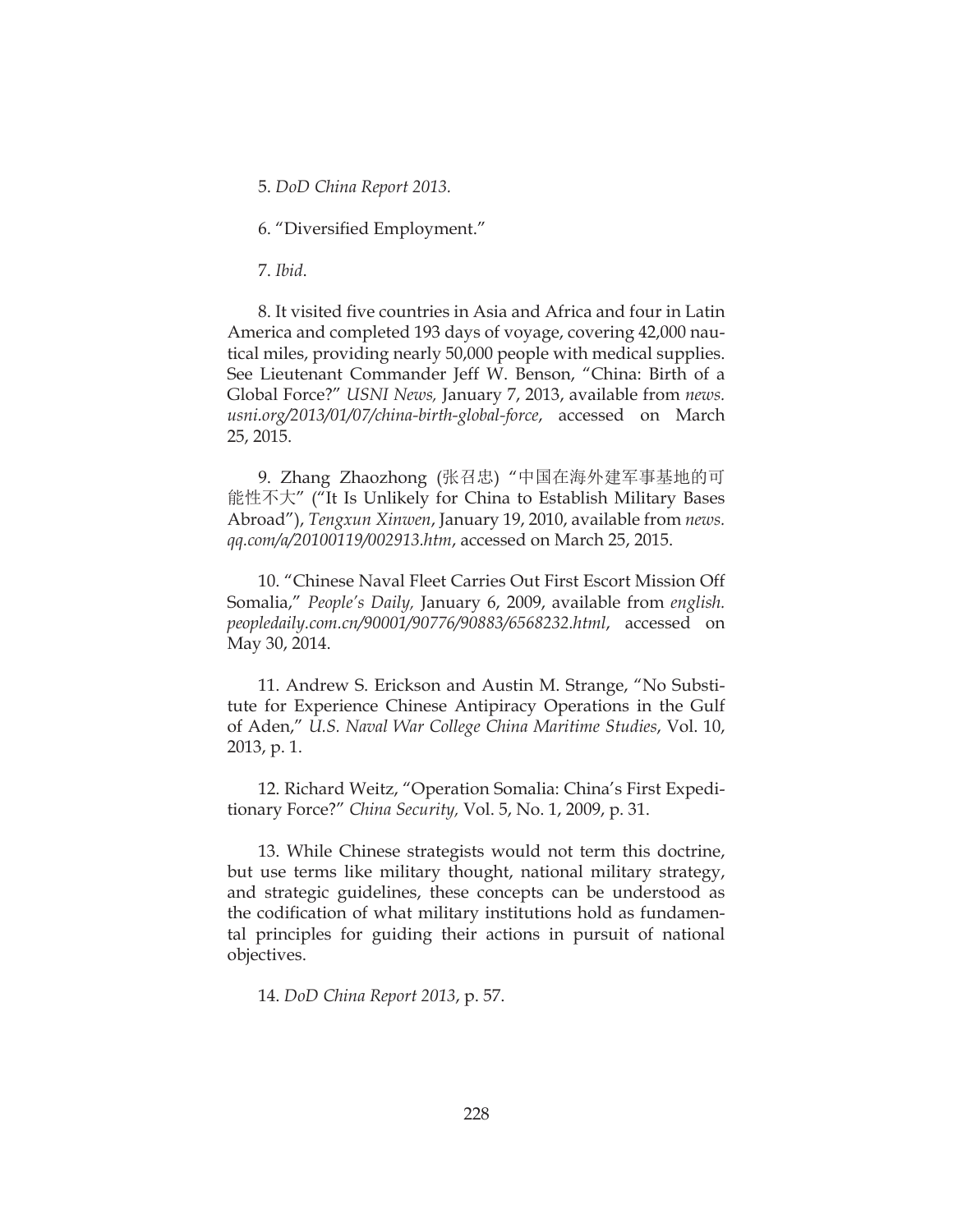15. For more on the strategic air raid campaign, see Peng Guangqian and Yao Youzhi (eds.), *The Science of Military Strategy* Beijing, China: Military Science Publishing House, 2005, p. 21.

16. Clint Richards, "Could China and Japan Work Together in East Africa?" *The Diplomat,* March 20, 2014, available from *thediplomat.com/2014/03/could-china-and-japan-work-together-in-eastafrica*, accessed on May 30, 2014.

17. "Diversified Employment."

18. *Ibid.*

19. Huang Yingxu, (黄迎旭),"未来中国需要什么样的军事力 量?"("What Kind of Military Power Does China Need in the Future?"),学习时报 (*Xuexi Shiba*, [*The Study Times*]), available from *www.people.com.cn*, accessed on May 12, 2014.

20. Zhang 2010.

21. *Ibid*.

22. Abraham M. Denmark, "PLA Logistics 2004-11: Lessons Learned in the Field," Roy Kamphausen, David Lai, and Travis Tanner, eds., *Learning by Doing The PLA Trains at Home and Abroad,* Carlisle, PA: Strategic Studies Institute, U.S. Army War College, 2012, p. 317.

23. Peng Guangqian and Yao Youzhi, 战略学, *The Science of Strategy*, Beijing, China: Military Science Press, 2001, p. 358. For more on Chinese recent advancements in information warfare, see Kevin Pollpeter, "Controlling the Information Domain: Space, Cyber, and Electronic Warfare," Ashley Tellis and Travis Tanner, eds, *Strategic Asia 2012-2013: China's Military Challenge,* Washington, DC: National Bureau of Asian Research, 2012.

24. Daniel Alderman, *The PLA at Home and Abroad: Assessing the Operational Capabilities of China's Military,* Carlisle, PA: Strategic Studies Institute, U.S. Army War College, June 2010, pp. 2-4.

25. Richard D. Fisher, *China's Military Modernization Building for Regional and Global Reach*, Stanford, CA: Stanford University Press, 2010, p. 113.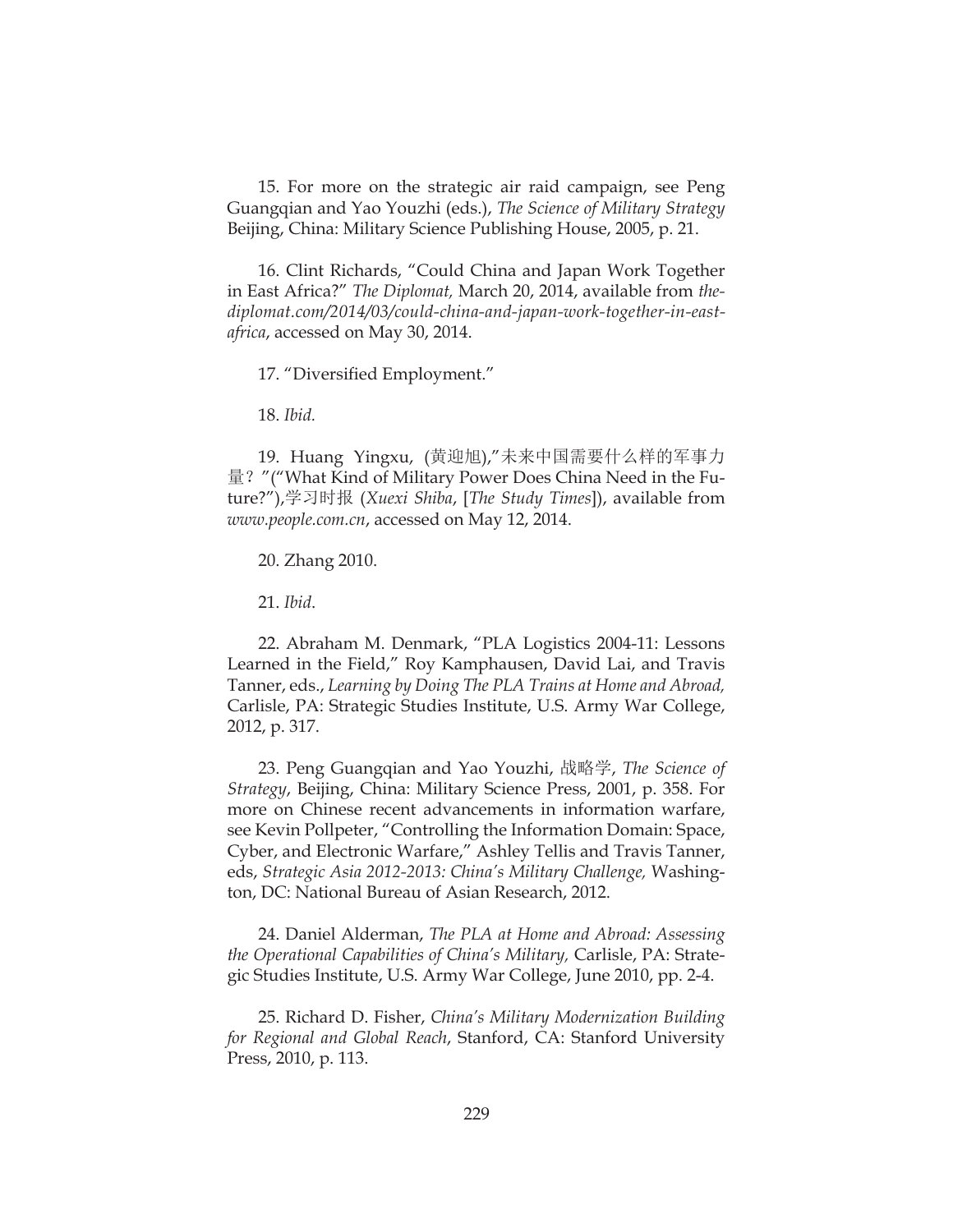26. China is starting to do this, but given limited realistic training and space systems, the force is fare from informationalized. See *DoD China Report 2013*, p. 58.

27. Pollpeter, p. 172.

28. *Ibid*., pp. 177-179.

29. "China's Military Rise, The Dragon's New Teeth, A Rare Look Inside the World's Biggest Military Expansion," *The Economist*, August 9, 2013.

30. M. Taylor Fravel, "China's Search for Military Power," *Washington Quarterly*, Vol. 31, No. 3, 2008, p. 135.

31. David Axe, "China's Air Power Future Is Visible in These Two Photos," *Medium*, January 5, 2014, available from *https://medium.com/war-is-boring/645be6841203*, accessed on May 30, 2014.

32. For more on trends in PLAAF modernization, see Lee Fuell, "Testimony before the U.S.-China Economic & Security Review Commissions," Department of the Air Force, January 30, 2014, available from *www.uscc.gov/sites/default/fles/Lee%20Fuell\_ Testimony1.30.14.pdf*, accessed on May 30, 2014.

33. Fravel, p. 139.

34. Wendell Minnick, "China's Future Bomber Requirements Murky," *Defense News*, January 31, 2013, available from *www. defensenews.com/article/20130131/DEFREG03/301310016/China-8217-s-Future-Bomber-Requirements-Murky*, accessed on May 30, 2014.

35. The following discussion on UAVs in based on author's correspondence with Ian Easton, a Research Fellow at the Project 2049 Institute and author with L.C. Russell Hsiao of "The Chinese People's Liberation Army Unmanned Aerial Vehicle Project: Organizational Capacities and Operational Capabilities," Arlington, VA: Project 2049 Institute, March 11, 2013, available from *project2049.net/documents/uav\_easton\_hsiao.pdf*.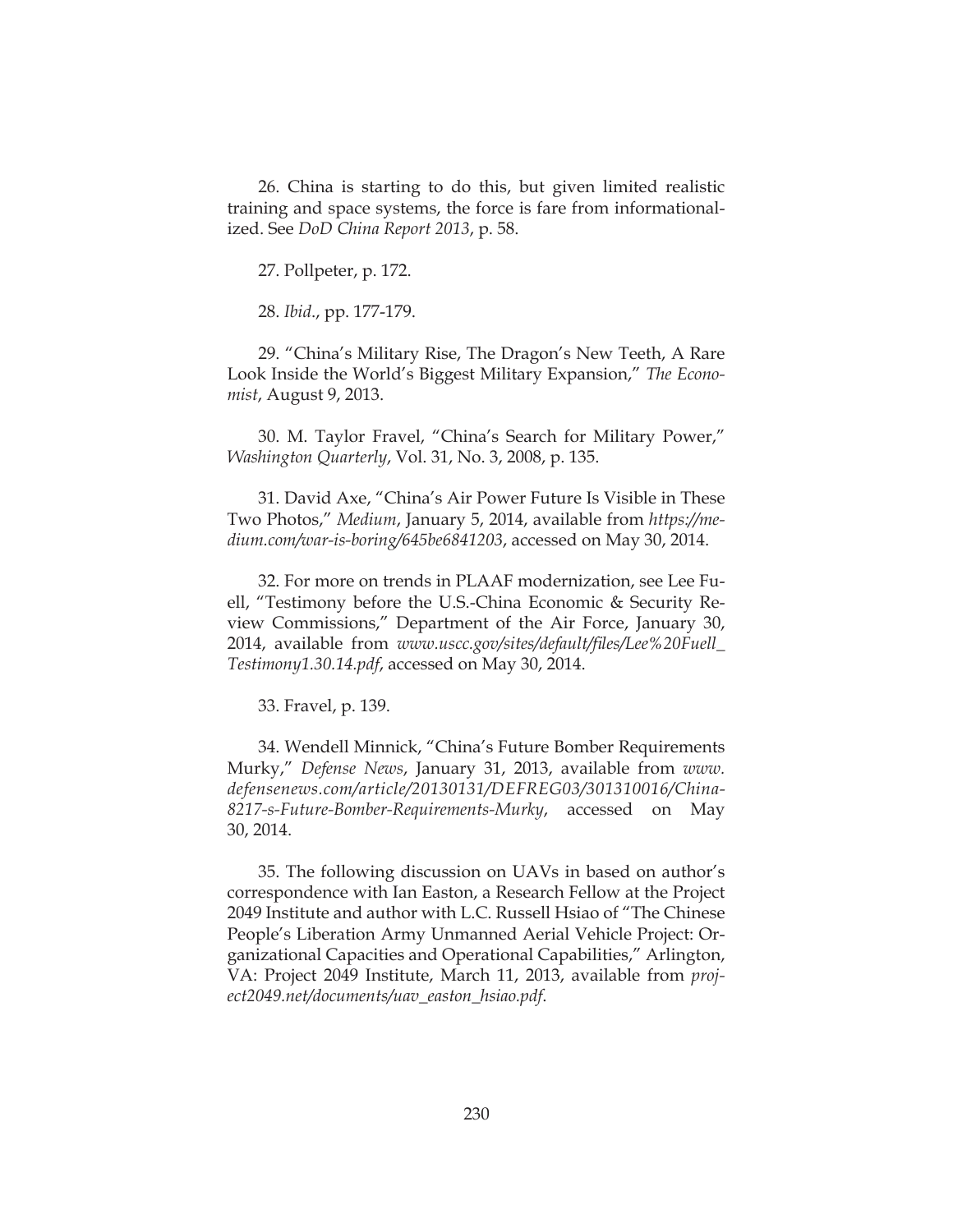36. For example, Second Artillery would invest in strategic strike UAVs, GSD in national intelligence collecting UAVs, PLAAF in air defense and land attack UAVs, PLAN for anti-ship UAVs, etc.

37. "Diversified Employment."

38. Bernard D. Cole, *The Great Wall at Sea*, 2nd Ed., Annapolis, MD: Naval Institute Press, 2010, p. 152.

39. Fravel, p. 135.

40. Sources suggest that the PLAN currently plans on building a total of five. This would allow Beijing to assign one or more to each of its three fleets-North Sea, East Sea, and South Sea. See *Ibid*.

41. Cole, p. 135.

42. Christopher P. Isajiw, "China's PLA Marines an Emerging Force," *The Diplomat*, October 17, 2013, available from *www. thediplomat.com/2013/10/chinas-pla-marines-an-emerging-force/*, accessed on May 1, 2014.

43. Jesse L. Karotkin, "Trends in China's Naval Modernization: U.S. China Economic and Security Review Commission Testimony," January 30, 2014, available from *www.uscc.gov/sites/ default/fles/Karotkin\_Testimony1.30.14.pdf*, accessed May 30, 2014.

44. *Ibid*.

45. For more on the future modernization of the PLAN, see *Ibid*.

46. Scott J. Henderson, "In the Shadow: Chinese Special Forces Build a 21st-Century Fighting Force," *Foreign Military Studies Offce*, July-August 2006, p. 30.

47. Dennis J. Blasko, *The Chinese Army Today: Tradition and Transformation for the 21st Century*, 2nd Ed., New York: Routledge, 2012, p. 132.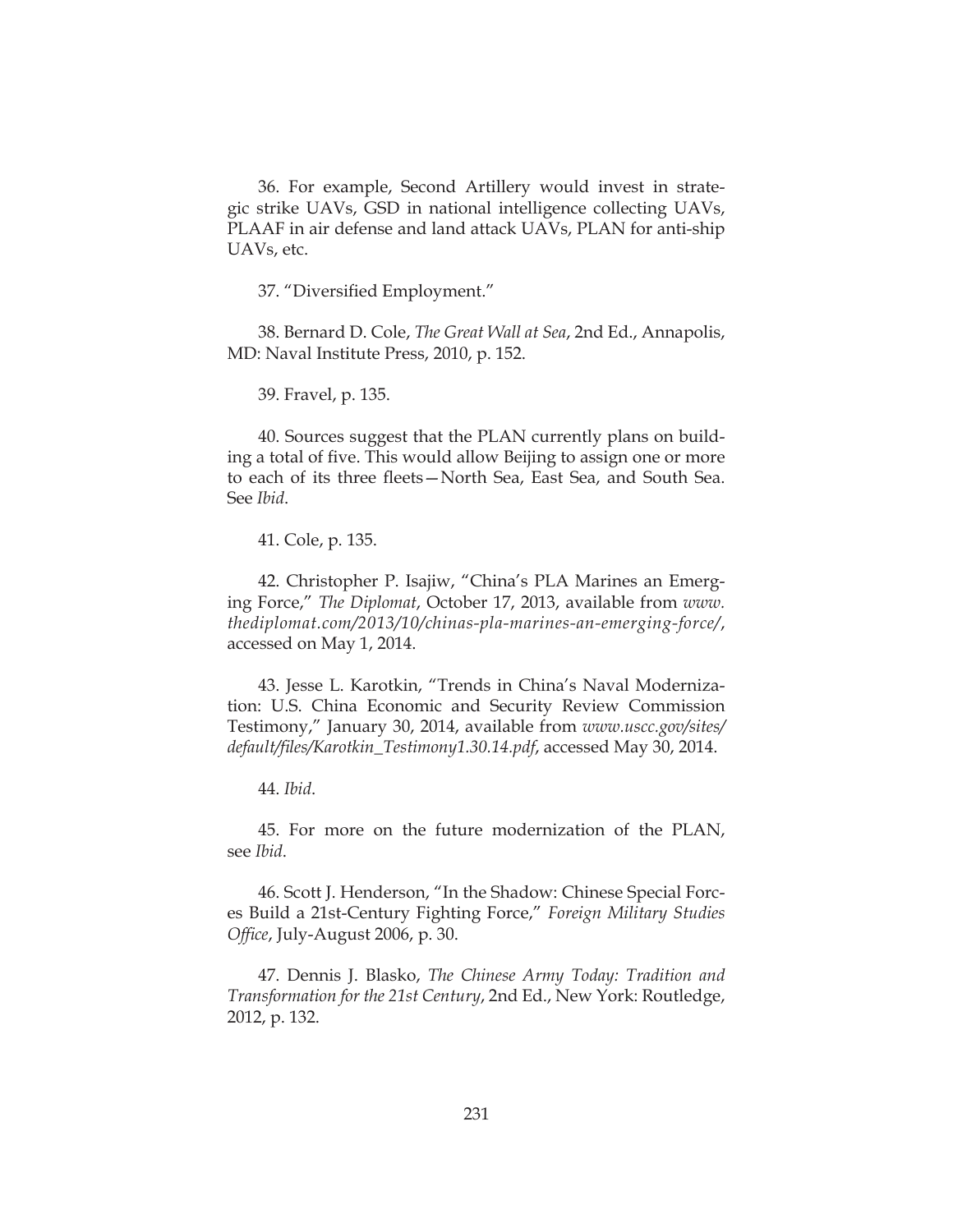48. Andrew N. D. Yang and Colonel Milton Wen-Chung Liao, "PLA Rapid Reaction Forces: Concept, Training, and Preliminary Assessment," James C. Mulvenon and Richard H. Yang, eds., *The People's Liberation Army in the Information Age*, Santa Monica, CA: RAND Corporation, 1999, p. 49.

49. Yuan Lin and Li Chengfeng, "中国特种部队素描" ("A sketch of Chinese Special Forces"), *Conmilit*, Vol. 2, 1998, p. 23; Luo Maofu, Wang Shupeng and Jiang Linfang, "浅谈特种部队战 士财务保障" ("Tentatively on Wartime Financial Support for Task Forces"), *Military Economic Research,* Vol. 3, 1996; Zhang Mihua, Zhang Quanli and Ma Chuangang, "提升特种部队完成多样化军 事任务能力的几点思考" ("The Instructions of Enhancing the Special Force's Capability to Accomplish Diverse Military Tasks"), *National Defense Science & Technology,* Vol. 5, 2009.

50. Blasko, p. 192.

51. One article articulates the dangerous belief that Special Forces alone can accomplish the critical wartime tasks. Luo Wang and Jiang.

52. Stephen J. Blank, "China's Military Power: Shadow Over Central Asia," *Lexington Institute*, August 2006, p. 8.

53. Ian Easton, "China's Deceptively Weak (and Dangerous) Military," *The Diplomat*, January 31, 2014, available from *thediplomat.com/2014/01/chinas-deceptively-weak-and-dangerous-military/*, accessed May 30, 2014.

54. "Diversified Employment."

55. MR reduction was most recently discussed in the wake of the third plenum. A Japanese news source claims China will reduce the number of MRs to five to enhance its ability to respond swiftly in a crisis. See "China considers revamping military regions: report," *The Japan Times,* January 1, 2014, available from *www.japantimes.co.jp/news/2014/01/01/asia-pacifc/china-considersrevamping-military-regions-report/#.UvAX\_Xkywgg*, accessed May 30, 2014. Chinese sources deny any planned change. See Bai Tiantian and Liu Yang, "No Joint Command," *Global Times*, January 6, 2014, available from *www.globaltimes.cn/content/835937.shtml#. UtLDV44aU00*, accessed May 30, 2014.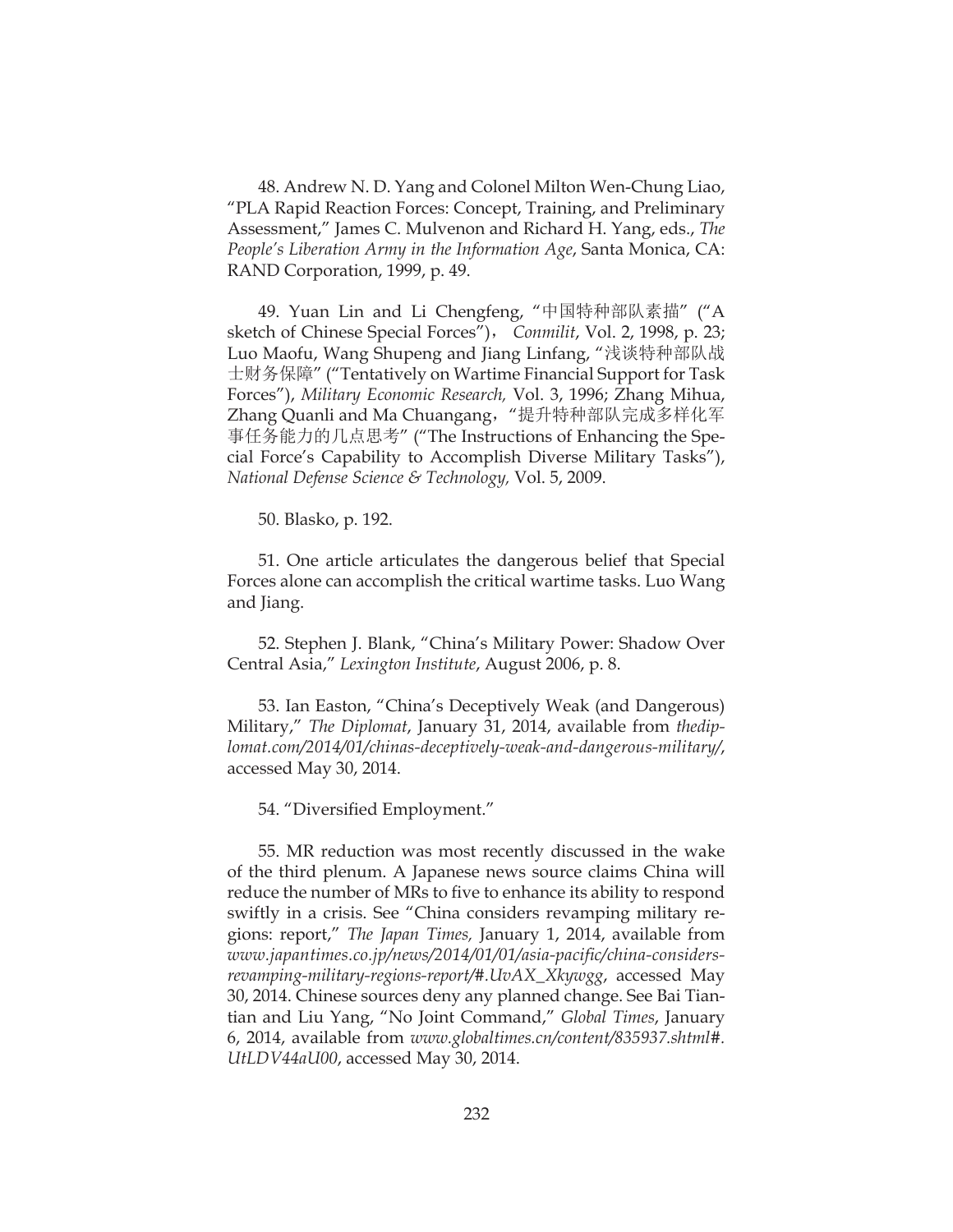56. Blasko, pp. 38-39.

57. Denmark, p. 327.

58. *Ibid*., p. 310.

59. *Ibid*., p. 317.

60. According to one Chinese RADM, food and water supply were not a problem, the biggest issue was repair and maintenance of the ships (维修设施**).** Zhang.

61. Wei Tian (卫天), "突破远洋的束缚:中国远洋补给能力及 未来发展" ("The PLA-Navy's Deep-Sea Replenishment Capability and its Future"), 舰载武器 (*Shipborne Weapons)*, Vol. 10, 2010, pp. 20-35.

62. Chen Chuanming (传明),"中国海军的未来海上基地 战略" ("Strategy for China's Future Sea Base"), 现代舰船 (*Modern Ships*), Vol. 10, 2011, pp. 20-23.

63. Ronald O'Rourke, *China Naval Modernization: Implications for U.S. Navy Capabilities—Background and Issues for Congress,* RL-33153, Washington, DC: Congressional Research Service*,* April 10, 2014, p. 35.

64. Andrew Erickson, *China's Modernization of Its Naval and Air Power Capabilities,* Seattle, WA, and Washington, DC: The National Bureau of Asian Research, 2012, p. 96.

65. *Ibid*., p. 87. The ideological constraints also permeate strategic thinking; Chinese publications on sustaining naval operations abroad in general put forth more arguments against rather than for overseas basing.

66. Zhang.

67. "Chinese Navy Starts Open Sea Drill," *Sina English*, January 20, 2014, available from *english.sina.com/china/2014/0120/664926. html*, accessed May 30, 2014.